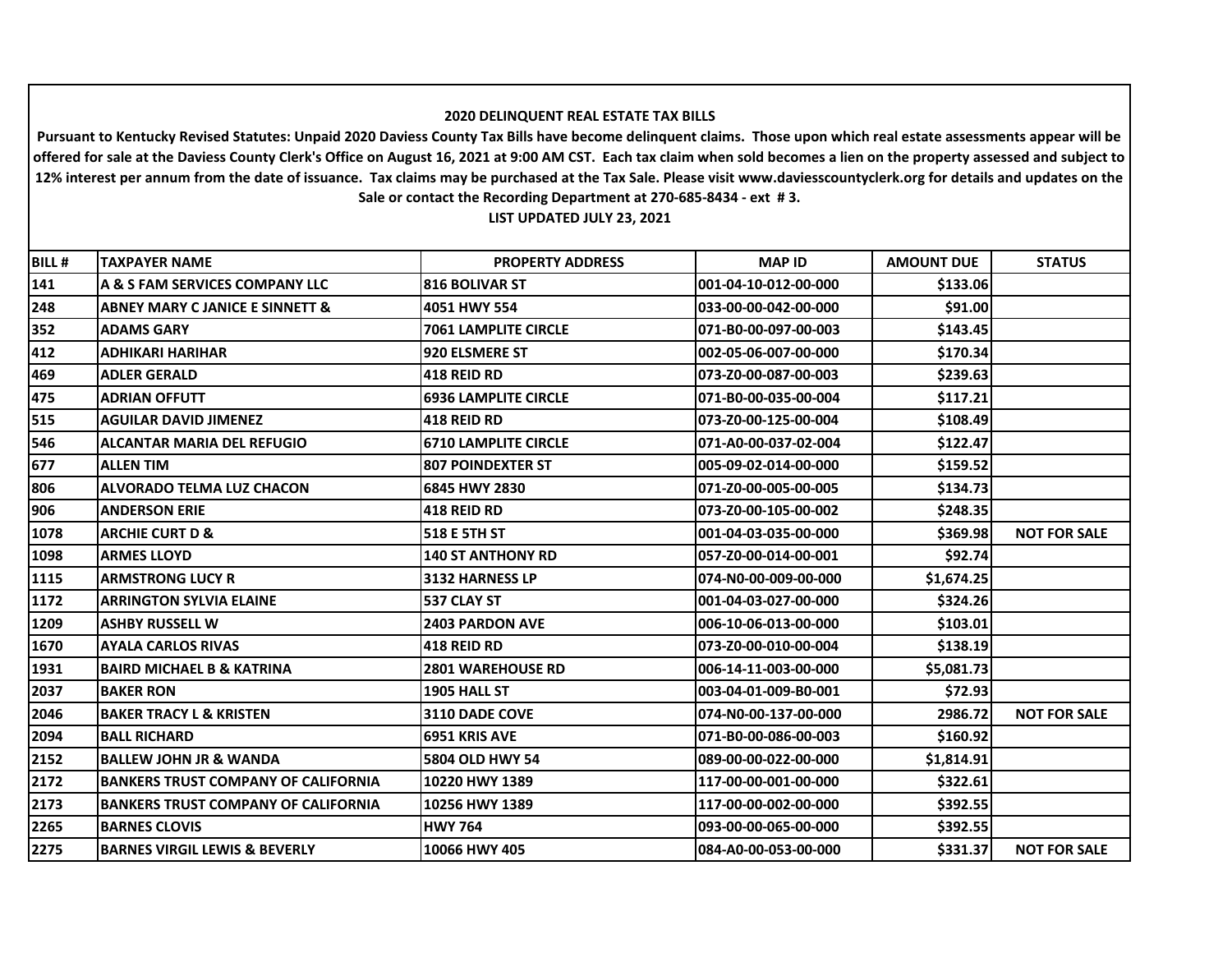| 2508  | <b>BARTLETT SCOTTIE &amp; TRACIE</b>         | <b>3560 THRUSTON DERMONT RD</b> | 074-00-00-049-00-000 | \$2,241.53 | <b>NOT FOR SALE</b> |
|-------|----------------------------------------------|---------------------------------|----------------------|------------|---------------------|
| 2524  | <b>BARTLEY CANDACE</b>                       | <b>4040 PARK DR</b>             | 041-Z0-00-008-00-004 | \$108.49   |                     |
| 2543  | <b>BARTLEY MR</b>                            | 4504 HWY 1514                   | 034-A0-00-021-00-001 | \$99.75    |                     |
| 2551  | <b>BASHAM ALLEN D JR</b>                     | <b>1836 CHURCHILL DR</b>        | 003-05-02-008-00-000 | \$267.75   |                     |
| 2570  | IBASHAM KAELYN                               | <b>BIRKHEAD AVE</b>             | 062-B0-00-042-00-000 | \$121.56   |                     |
| 2658  | <b>IBAXTER MORGAN</b>                        | <b>6938 LESLIE LN</b>           | 071-B0-00-067-00-002 | \$195.91   |                     |
| 2659  | <b>BAXTER PATRICK</b>                        | <b>6804 LAMPLITE CIRCLE</b>     | 071-A0-00-056-00-007 | \$132.98   |                     |
| 2845  | <b>BELCHER TRACY</b>                         | <b>1511 ALEXANDER AVE</b>       | 002-08-06-014-00-000 | \$283.38   |                     |
| 2875  | <b>BELL BRENT L &amp; TRICIA</b>             | 6930 HWY 231                    | 077-00-00-039-00-000 | \$305.14   |                     |
| 2899  | <b>BELL LINWOOD</b>                          | <b>WALNUT ST</b>                | 130-A0-00-093-00-000 | \$608.50   |                     |
| 20207 | <b>BLACKBURN CHRISTOPHER</b>                 | <b>ADDITIONAL BILL</b>          | 033-00-00-011-00-003 | \$143.45   |                     |
| 3696  | <b>BLAN DAVID W &amp; LENIAH R</b>           | 9206 JACK HINTON RD             | 128-00-00-021-02-000 | \$1,157.52 |                     |
| 3702  | <b>BLANCO RICARDO</b>                        | 6939 LEAH LN                    | 071-B0-00-175-00-004 | \$160.92   |                     |
| 3709  | <b>BLANDFORD AMY</b>                         | <b>6855 LAMPLITE CIRCLE</b>     | 071-A0-00-031-00-001 | \$122.47   |                     |
| 3949  | <b>BOARMAN DARYL &amp; TONYA</b>             | 1506 WING AVE                   | 002-10-03-050-00-000 | \$1,056.94 | <b>NOT FOR SALE</b> |
| 4055  | <b>BOEHMAN ERIC J</b>                        | <b>10180 CAMPGROUND RD</b>      | 108-00-00-097-00-000 | \$692.43   |                     |
| 4114  | <b>BOLIN NATHAN R &amp; BRANDI M FRAZIER</b> | 2166 PIN OAK DR                 | 073-D0-00-059-00-000 | \$2,851.72 |                     |
| 4125  | <b>BOLING IRVIN &amp; DEBBIE</b>             | <b>1210 WERNER AVE</b>          | 005-08-02-003-00-000 | \$389.82   |                     |
| 4139  | <b>BOLING NAOMI</b>                          | <b>HWY 60 W</b>                 | 011-00-00-099-00-000 | \$60.35    |                     |
| 4444  | <b>BOWLDS ALLYSON E</b>                      | <b>2227 TAMARACK RD</b>         | 004-20-19-050-00-000 | \$1,548.22 | <b>NOT FOR SALE</b> |
| 4507  | <b>BOWMAN CHRISTI A</b>                      | <b>3006 FLAMINGO AVE</b>        | 005-13-03-003-00-000 | \$418.08   |                     |
| 4801  | BRATCHER PATSY & LARRY                       | <b>95 GILMOUR CT</b>            | 006-08-02-022-A0-000 | \$124.64   |                     |
| 4828  | <b>BRAY CHRISTOPHER &amp; LISA D</b>         | <b>237 EDWARDS ST</b>           | 006-11-02-002-00-000 | \$131.25   |                     |
| 4861  | <b>BREKK PROPERTIES LLC</b>                  | 3615 W 2ND ST                   | 006-15-12-001-00-000 | \$3,889.33 | <b>NOT FOR SALE</b> |
| 4862  | <b>BREKK PROPERTIES LLC</b>                  | 3709 W 2ND ST                   | 006-15-12-002-00-000 | \$2,752.86 | <b>NOT FOR SALE</b> |
| 4863  | <b>BREKK PROPERTIES LLC</b>                  | 3721 W 2ND ST                   | 006-15-12-003-00-000 | \$1,861.18 | <b>NOT FOR SALE</b> |
| 4864  | <b>BREKK PROPERTIES LLC</b>                  | 3727 W 2ND ST                   | 006-15-12-004-00-000 | \$2,455.65 | <b>NOT FOR SALE</b> |
| 4969  | <b>BRISTOW MIKE</b>                          | <b>418 REID RD</b>              | 073-Z0-00-131-00-002 | \$91.00    |                     |
| 5061  | <b>BROWN ANNIE G</b>                         | 2715 W 6TH ST                   | 006-12-03-012-00-000 | \$408.45   | <b>NOT FOR SALE</b> |
| 5454  | <b>BRYANT MICHAEL &amp; TIM LONG</b>         | <b>727 STONE ST</b>             | 001-08-06-018-00-000 | \$375.38   |                     |
| 5545  | <b>BUCKNER RAFE</b>                          | 1814 W 7TH ST                   | 005-04-08-012-00-000 | \$78.96    |                     |
| 5546  | <b>IBUCKNER RAFE A</b>                       | 728 SYCAMORE ST                 | 005-04-10-006-A0-000 | \$259.34   |                     |
| 5659  | <b>BURCHAM KEVIN &amp; KAREN ENGLISH</b>     | 906 E 19TH ST                   | 003-03-07-009-00-000 | \$406.49   |                     |
| 5688  | <b>BURDEN NORMA JEAN</b>                     | 1107 HALL ST                    | 002-05-09-014-00-000 | \$103.01   |                     |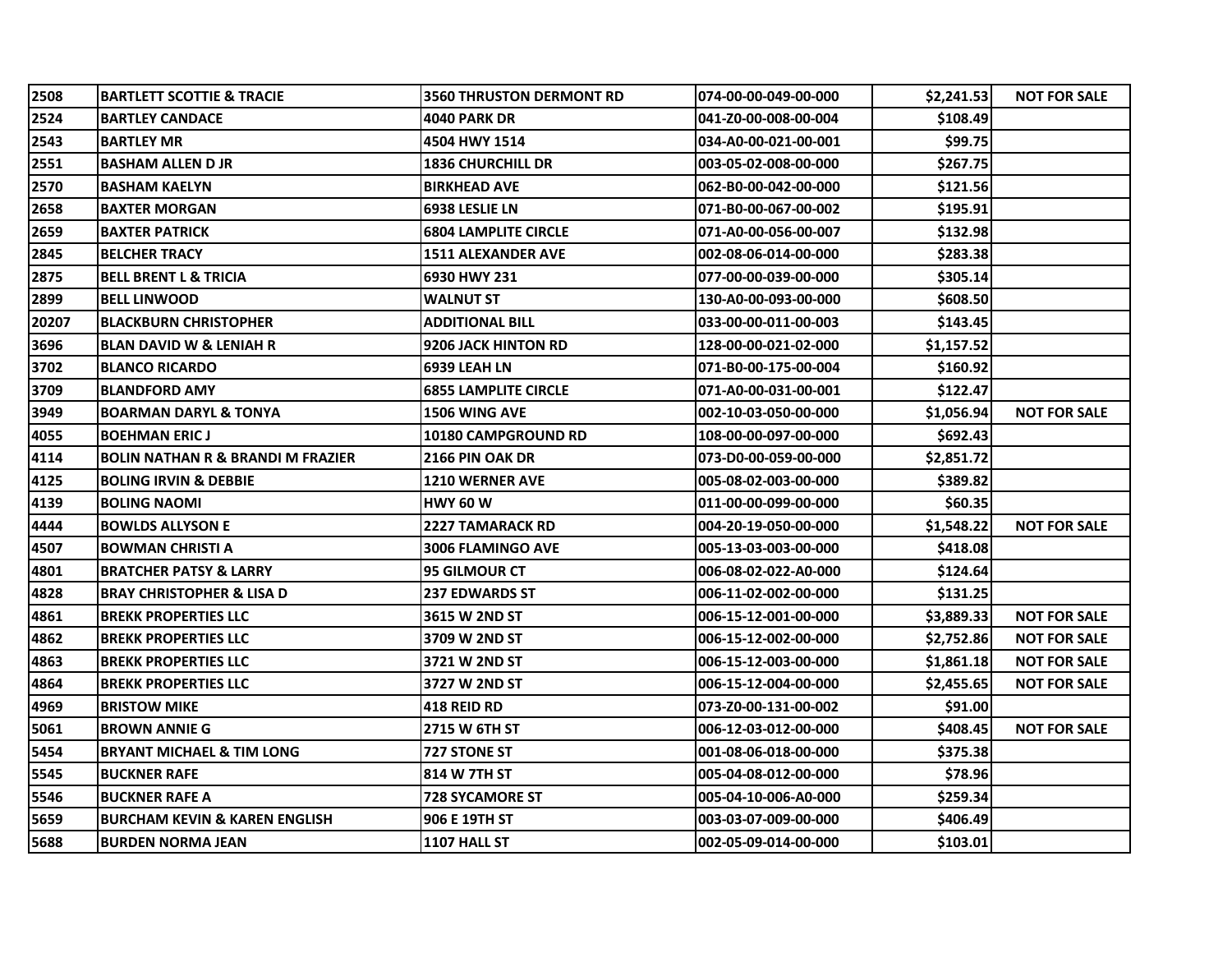| 5706 | <b>BURDEN WILLIAM G &amp; MELINDA REECE</b> | <b>7810 HWY 81</b>            | 042-A0-00-017-00-000 | \$283.31    |                     |
|------|---------------------------------------------|-------------------------------|----------------------|-------------|---------------------|
| 6106 | C H C 2735 CALUMET TRACE OWENSBORO KY       | <b>2735 CALUMET TRACE</b>     | 002-15-01-023-A0-000 | \$10,002.72 |                     |
| 6598 | <b>CAMPBELL SCOTT &amp; AMANDA KIRSCH</b>   | 1537 E 20TH ST                | 003-04-05-003-00-000 | \$149.29    |                     |
| 6624 | <b>CANARY JARED PATRICK &amp;</b>           | <b>HWY 431</b>                | 059-00-00-030-02-000 | \$177.59    |                     |
| 6626 | <b>CANARY JARED PATRICK &amp;</b>           | 11920 HWY 431                 | 059-00-00-030-03-000 | \$768.44    |                     |
| 6627 | CANARY JARED PATRICK & TRICIA MICHELLE      | <b>141 LOCUST GROVE RD W</b>  | 059-00-00-027-00-000 | \$1,699.52  |                     |
| 6672 | <b>CAPPS DURBIN CRYSTAL</b>                 | <b>520 FOUST AVE</b>          | 005-05-01-004-00-000 | \$172.13    |                     |
| 6675 | <b>CAPPS JOHNNY SR</b>                      | <b>516 FOUST AVE</b>          | 005-05-01-003-00-000 | \$256.94    |                     |
| 6712 | <b>CARDEN SHARON GAYLE</b>                  | 2012 W 7TH ST                 | 005-11-17-009-00-000 | \$147.50    |                     |
| 6913 | <b>CARRICO M V</b>                          | <b>GEORGE ST</b>              | 005-09-02-005-00-000 | \$90.98     |                     |
| 6957 | <b>CARSTON MANAGEMENT INC</b>               | 1621 W 9TH ST                 | 005-09-03-021-00-000 | \$160.12    |                     |
| 7057 | <b>CASE DRILLING CO</b>                     | 10850 MCCAMISH RD             | 128-00-00-043-00-000 | \$157.12    |                     |
| 7072 | CASE STEVEN A & LISA R                      | 10725 MCCAMISH RD             | 128-00-00-049-00-000 | \$5,156.30  |                     |
| 7073 | CASE STEVEN A & LISA R                      | 10725 MCCAMISH RD             | 128-00-00-049-00-001 | \$580.55    |                     |
| 7210 | <b>CASTRO EVANGELINA</b>                    | <b>819 CEDAR ST</b>           | 005-01-07-016-00-000 | \$211.23    |                     |
| 7211 | <b>CASTROS MARIA</b>                        | 418 REID RD                   | 073-Z0-00-110-00-004 | \$253.62    |                     |
| 7263 | <b>CAVENDER SCOTT A LIFE ESTATE</b>         | <b>721 CAROL STREAM</b>       | 006-14-04-006-00-000 | \$1,539.48  |                     |
| 7620 | <b>CHAPPELL MARCUS &amp; AMANDA</b>         | <b>1700 LEITCHFIELD RD</b>    | 002-08-03-001-00-000 | \$305.03    |                     |
| 7664 | <b>CHENAULT JOYCE</b>                       | 9891 HULSEY LP                | 001-00-00-015-00-000 | \$130.29    |                     |
| 7791 | <b>CHURCH JUDY A</b>                        | <b>625 MAPLE HEIGHTS</b>      | 062-A0-00-054-00-000 | \$265.84    | <b>NOT FOR SALE</b> |
| 8115 | CLARK RAY M                                 | <b>1511 CENTER ST</b>         | 002-06-06-009-00-000 | \$250.32    |                     |
| 8127 | <b>CLARK ROBERT M &amp; LINDA A</b>         | <b>2927 YOSEMITE DR</b>       | 006-14-05-022-00-000 | \$822.63    | <b>NOT FOR SALE</b> |
| 8220 | <b>CLAY GEORGE S</b>                        | <b>CURDSVILLE DELAWARE RD</b> | 002-00-00-012-00-000 | \$60.35     |                     |
| 8336 | <b>CLOUSE DAVID</b>                         | <b>2409 CRAVENS AVE</b>       | 005-11-02-002-B0-000 | \$112.02    |                     |
| 8338 | <b>CLOUSE DAVID L</b>                       | <b>1027 WESTERN CT</b>        | 005-10-15-004-A0-000 | \$93.99     |                     |
| 8339 | <b>CLOUSE DAVID L</b>                       | <b>1028 WESTERN CT</b>        | 005-10-15-005-00-000 | \$133.06    |                     |
| 8340 | <b>CLOUSE DAVID L &amp; VIRGINIA</b>        | <b>CLEVELAND RD</b>           | 024-00-00-007-01-000 | \$246.94    |                     |
| 8370 | <b>CLOUSE ROY GENE</b>                      | <b>2427 CRAVENS AVE</b>       | 005-11-02-003-00-000 | \$301.43    |                     |
| 8467 | <b>COLBURN ANGELICA</b>                     | 907 W 13TH ST                 | 005-03-10-010-00-000 | \$299.01    |                     |
| 8468 | <b>COLBURN ANGELICA</b>                     | 9365 STANLEY BIRK CITY RD     | 012-A0-00-002-00-000 | \$440.68    |                     |
| 8523 | COLEMAN MARSHALL Q & FAITH A                | <b>3888 SPRINGTREE DR</b>     | 006-16-01-080-00-000 | \$1,095.40  |                     |
| 8631 | <b>COMMONWEALTH VENTURES INC</b>            | 616 TIME DR                   | 003-12-27-015-00-000 | \$2,752.86  |                     |
| 8697 | <b>CONKRIGHT COREY &amp; HOLLY</b>          | 9318 HWY 56                   | 015-00-00-041-01-000 | \$567.39    |                     |
| 8866 | <b>COOK SHERRI</b>                          | <b>820 DANBERRY ST</b>        | 006-13-13-012-00-000 | \$1,826.22  |                     |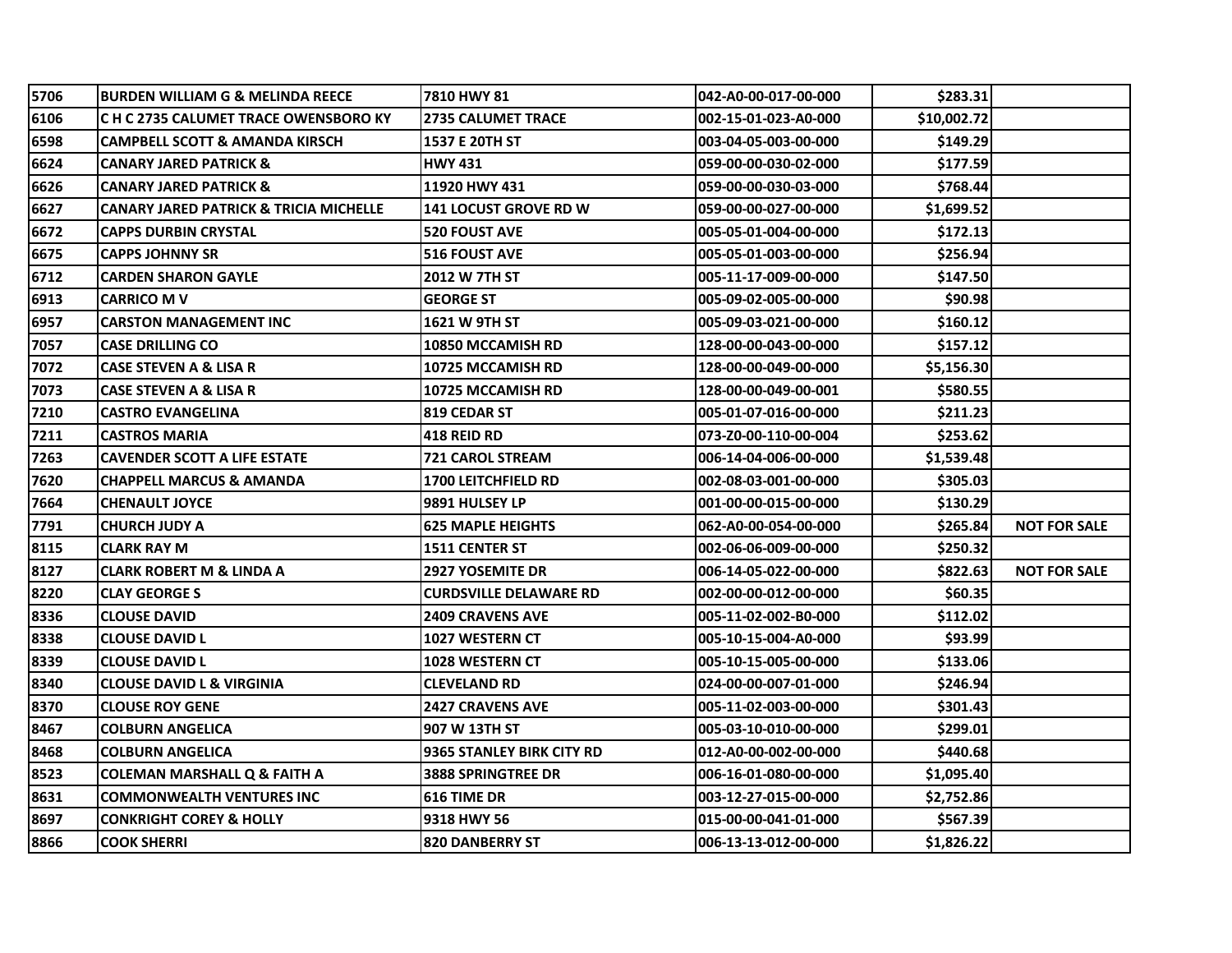| 9106  | <b>COOPER RAY</b>                        | <b>12171 FLORAL RD</b>          | 134-00-00-016-00-002 | \$111.99   |                     |
|-------|------------------------------------------|---------------------------------|----------------------|------------|---------------------|
| 9112  | <b>COOPER WILLIAM J</b>                  | <b>2200 MCCONNELL AVE</b>       | 003-06-05-001-A0-000 | \$127.06   |                     |
| 9512  | <b>CRABTREE LEWIS W</b>                  | <b>814 GEORGE ST</b>            | 005-09-02-004-00-000 | \$265.35   |                     |
| 9707  | <b>CRIDER KENNETH Z</b>                  | 1166 WAYSIDE DR W               | 005-14-02-026-00-000 | \$1,284.22 |                     |
| 9753  | <b>CRITE CLARA LOUISE</b>                | <b>1019 JACKSON ST</b>          | 002-05-08-033-00-000 | \$90.98    |                     |
| 9759  | CROFT KEN B                              | 2523 BROWNS VALLEY RED HILL RD  | 079-00-00-001-00-000 | \$2,157.80 |                     |
| 9780  | CROSS KEITH                              | 6756 LESLIE LN                  | 071-A0-00-126-00-004 | \$134.73   |                     |
| 9792  | <b>CROWDER MARK H III</b>                | <b>1026 PLEASURE PT E</b>       | 097-A0-00-053-A0-000 | \$109.31   |                     |
| 9832  | <b>CROWE KENNETH &amp; SHEILA</b>        | 524 ELM ST                      | 005-04-05-005-00-000 | \$72.93    |                     |
| 9833  | CROWE KENNETH E & NIRAMONWAN             | 522 ELM ST                      | 005-04-05-004-00-000 | \$167.34   |                     |
| 9939  | <b>CRUZ RAYMOND</b>                      | 6983 LEAH LN                    | 071-B0-00-186-00-003 | \$353.26   |                     |
| 10038 | CUSTER PERCY L & ANNA                    | <b>418 TAMPA DR</b>             | 003-14-05-005-00-000 | \$1,140.84 |                     |
| 10623 | DAWSON VIOLET N & JOHNNY DAWSON JR       | <b>7431 GRIFFITH STATION RD</b> | 019-A0-00-014-00-000 | \$173.97   |                     |
| 10878 | <b>DEJARNETTE VIVIAN</b>                 | <b>1502 TRIPLETT ST</b>         | 002-03-03-003-00-000 | \$645.98   |                     |
| 11255 | DOCKEMEYER CHAD O & ANGELA K             | <b>222 HUBERT CT</b>            | 062-A0-00-003-00-000 | 1616.54    | <b>NOT FOR SALE</b> |
| 11389 | <b>DOUGHTY SUMMER</b>                    | 2935 GREENHILL DR               | 003-21-03-038-00-000 | \$710.28   |                     |
| 11616 | <b>DUKE TIFFANY LEE</b>                  | <b>1313 HAYNES AVE</b>          | 002-09-05-009-00-000 | \$72.93    |                     |
| 11757 | <b>DURBIN EW</b>                         | 9330 HWY 81                     | 034-00-00-015-12-000 | \$536.82   | <b>NOT FOR SALE</b> |
| 11775 | <b>DURBIN SHERRY M</b>                   | <b>113 RIVER RD</b>             | 006-08-05-011-00-000 | \$193.20   |                     |
| 12452 | <b>ELMER STACY MCINTIRE</b>              | 1915 E 17TH ST                  | 002-08-05-002-00-000 | \$73.52    |                     |
| 12517 | EMBRY JONATHAN & LONI                    | <b>8965 TODD BRIDGE RD</b>      | 043-00-00-042-09-000 | \$427.53   |                     |
| 12551 | <b>EMBRY VICTORIA L</b>                  | <b>4653 BOXWOOD DR</b>          | 073-M0-00-004-00-000 | \$3,629.76 |                     |
| 12607 | <b>ENGLE NELSON</b>                      | 1105 OGLESBY ST                 | 002-05-07-014-C0-000 | \$136.66   |                     |
| 12608 | <b>ENGLE NELSON</b>                      | 1107 OGLESBY ST                 | 002-05-07-014-B0-000 | \$136.66   |                     |
| 12609 | <b>ENGLE NELSON E</b>                    | <b>815 STONE ST</b>             | 001-08-06-013-00-000 | \$297.83   |                     |
| 12610 | ENGLE NELSON E                           | 2417 W 9TH ST                   | 005-10-01-003-00-000 | \$275.55   |                     |
| 12611 | <b>ENGLE NELSON E</b>                    | 706 OMEGA ST                    | 005-11-13-001-00-000 | \$207.63   |                     |
| 12612 | <b>ENGLE NELSON E</b>                    | <b>2500 W 7TH ST</b>            | 005-11-13-001-A0-000 | \$202.22   |                     |
| 12613 | <b>ENGLE NELSON E</b>                    | <b>2301 W 8TH ST</b>            | 005-11-15-002-00-000 | \$119.82   |                     |
| 12659 | <b>EPLEY JORDAN</b>                      | <b>418 REID RD</b>              | 073-Z0-00-086-00-006 | \$103.22   |                     |
| 12717 | <b>ESPINOBARRIOS SEBASTIAN</b>           | 6759 LESLIE LN                  | 071-A0-00-100-00-002 | \$213.40   |                     |
| 12794 | <b>ETIENNE CHRISTAL</b>                  | 429 W 9TH ST                    | 005-01-06-012-00-000 | \$505.84   |                     |
| 13005 | <b>EXLINE BETH S &amp; MICHAEL GOULD</b> | 732 LOCUST ST                   | 005-01-07-005-00-000 | \$103.01   |                     |
| 13006 | <b>EXLINE BETH S &amp; MICHAEL GOULD</b> | 800 LOCUST ST                   | 005-01-07-006-00-000 | \$103.01   |                     |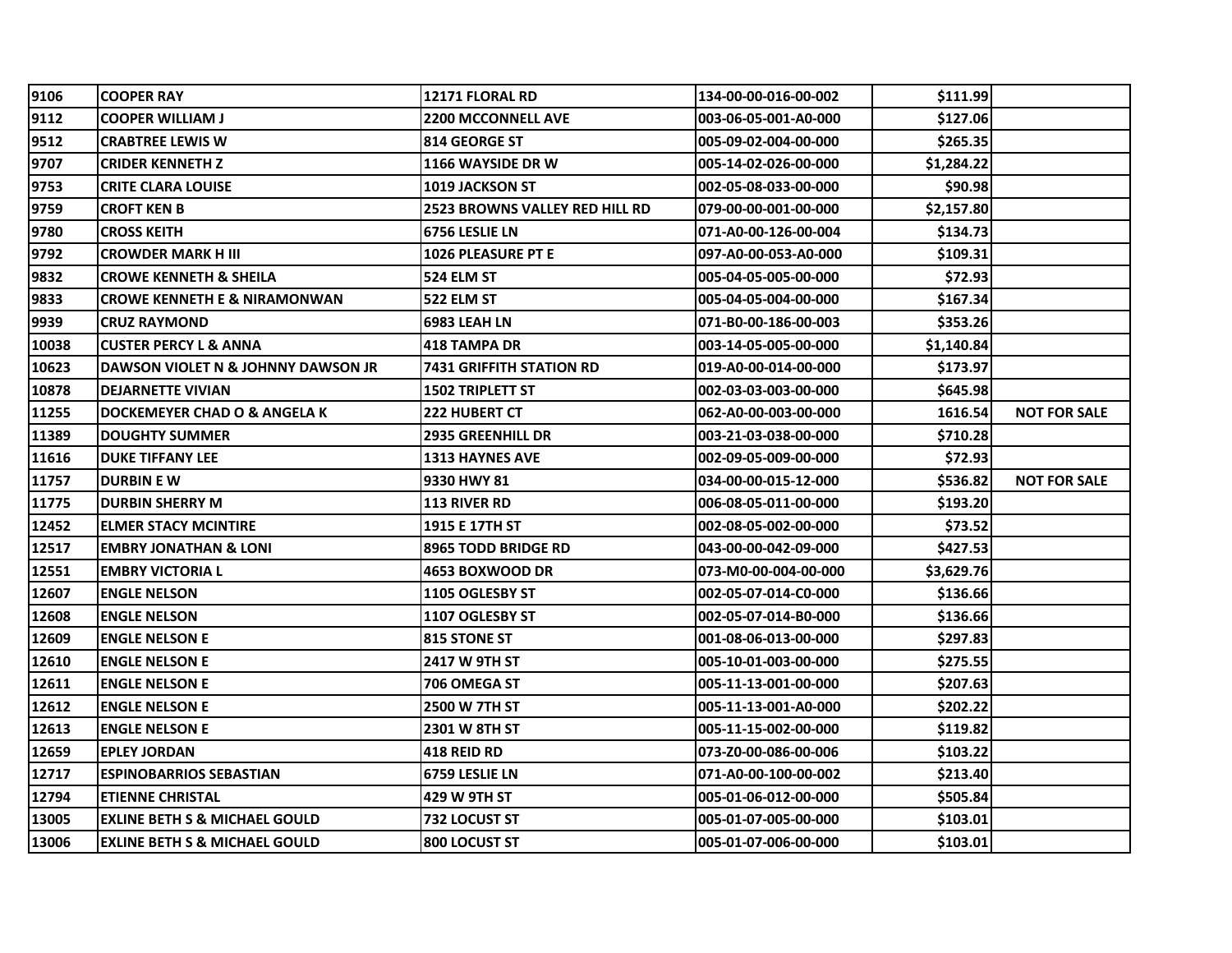| 13021 | IEYLICIO CHUEY & KAREN                        | 418 REID RD                           | 073-Z0-00-109-00-003 | \$440.68   |                     |
|-------|-----------------------------------------------|---------------------------------------|----------------------|------------|---------------------|
| 13022 | <b>EYLICIO JESSICA</b>                        | 418 REID RD                           | 073-Z0-00-079-00-005 | \$134.73   |                     |
| 13102 | <b>FALIN JOHN KEVIN</b>                       | <b>418 REID RD</b>                    | 073-Z0-00-035-00-002 | \$145.19   |                     |
| 13248 | <b>FELDPAUSCH ROGER</b>                       | 6949 LESLIE LN                        | 071-B0-00-049-00-003 | \$91.00    |                     |
| 13293 | <b>FERGUSON CARA</b>                          | <b>418 REID RD</b>                    | 073-Z0-00-074-00-005 | \$99.75    |                     |
| 13402 | <b>FINCHER TONY A JR</b>                      | 3030 HWY 81                           | 039-00-00-060-00-002 | \$134.73   |                     |
| 13574 | <b>FITZGERALD DYLAN</b>                       | <b>1414 WASHINGTON AVE</b>            | 005-12-08-009-00-000 | \$899.58   |                     |
| 13782 | <b>FORBES CHRISTOPHER</b>                     | <b>418 REID RD</b>                    | 073-Z0-00-083-00-004 | \$108.49   |                     |
| 14022 | <b>FRANCIS MITCHELL E &amp; STEPHANIE L</b>   | <b>2123 SURREY DR W</b>               | 004-20-14-011-00-000 | \$656.55   |                     |
| 14074 | <b>FRANTZ KENNETH W</b>                       | <b>644 CARTER RD</b>                  | 006-13-06-012-00-000 | \$599.64   |                     |
| 14084 | <b>FRASHURE VERNON L</b>                      | 4046 HWY 554                          | 033-00-00-035-00-002 | \$96.24    |                     |
| 14105 | <b>FRECHETTE PHILIP R</b>                     | 9607 MCCAMISH RD                      | 128-00-00-065-00-000 | \$629.51   |                     |
| 14106 | <b>FRECHETTE PHILIP R</b>                     | 9599 MCCAMISH RD                      | 128-00-00-066-00-000 | \$392.55   |                     |
| 14539 | <b>G E B INVESTMENTS LLC</b>                  | <b>3118 WANDERING LN</b>              | 006-14-13-018-00-000 | \$1,530.73 |                     |
| 14743 | <b>GARCIA FRANCISCO</b>                       | <b>6733 LAMPLITE CIRCLE</b>           | 071-A0-00-007-00-006 | \$125.95   |                     |
| 14773 | GARDNER ERNEST A & ANNA MARY                  | <b>8316 JOE HAYNES RD</b>             | 129-00-00-032-00-000 | \$1,349.83 | <b>NOT FOR SALE</b> |
| 14806 | <b>GARRETT KEVIN &amp; KARRON</b>             | <b>2049 YELVINGTON KNOTTSVILLE RD</b> | 108-00-00-071-00-000 | \$449.43   |                     |
| 15046 | <b>GIBSON WILLIAM K &amp; KENDALL L MOORE</b> | <b>418 REID RD</b>                    | 073-Z0-00-081-00-002 | \$160.92   |                     |
| 15195 | <b>GIPE ROBERT F</b>                          | <b>1855 ASPENWOOD CT</b>              | 004-13-01-026-C0-000 | \$72.93    |                     |
| 15221 | <b>GIRTEN TERRI L</b>                         | <b>2417 W 2ND ST</b>                  | 006-10-06-028-00-000 | \$246.17   |                     |
| 15281 | <b>GLASSCOCK JAMES L &amp; LINDA LATTIN</b>   | <b>10909 RED HILL MAXWELL RD</b>      | 079-00-00-042-00-000 | \$436.28   | <b>NOT FOR SALE</b> |
| 15282 | <b>GLASSCOCK JAMES L &amp; LINDA LATTIN</b>   | 10863 RED HILL MAXWELL RD             | 079-00-00-043-00-000 | \$694.19   |                     |
| 15414 | <b>GOATEE ROBERT A &amp; DIANA H</b>          | <b>1681 GLENDALE AVE</b>              | 002-10-05-004-00-000 | \$77.14    |                     |
| 15596 | <b>GOMEZ EVANDE</b>                           | <b>4040 PARK DR</b>                   | 041-Z0-00-004-00-004 | \$143.45   |                     |
| 15684 | <b>GOODMAN LOLA B</b>                         | <b>1505 ALEXANDER AVE</b>             | 002-08-06-001-00-000 | \$103.01   |                     |
| 15685 | <b>GOODMAN LOLA B</b>                         | <b>1507 ALEXANDER AVE</b>             | 002-08-06-016-00-000 | \$78.96    |                     |
| 16013 | <b>GRAY STEPHANIE</b>                         | <b>5657 OLD STATE RD</b>              | 102-00-00-001-00-002 | \$194.17   |                     |
| 16149 | <b>GREATHOUSE DIANE M</b>                     | <b>1212 INDEPENDENCE AVE</b>          | 005-08-01-004-00-000 | \$305.63   |                     |
| 16150 | <b>GREATHOUSE DIANE M</b>                     | <b>4430 POPLAR LOG BRIDGE RD</b>      | 104-00-00-028-08-000 | \$673.23   |                     |
| 16151 | <b>GREATHOUSE DIANE M</b>                     | <b>4410 POPLAR LOG BRIDGE RD</b>      | 104-00-00-028-17-000 | \$445.01   |                     |
| 16152 | <b>GREATHOUSE DIANE M</b>                     | 4420 POPLAR LOG BRIDGE RD             | 104-00-00-028-16-000 | \$445.01   |                     |
| 16155 | <b>GREATHOUSE RICHARD L JR</b>                | <b>2018 KEENLAND PKWY</b>             | 073-H0-00-022-00-000 | \$292.05   |                     |
| 16177 | <b>GREEN FRANCHESTERA</b>                     | 815 W 7TH ST                          | 005-04-05-019-00-000 | \$72.93    |                     |
| 16239 | <b>GREEN WILLIE JR &amp; PATSY</b>            | <b>603 POPLAR ST</b>                  | 005-04-05-028-00-000 | \$90.98    |                     |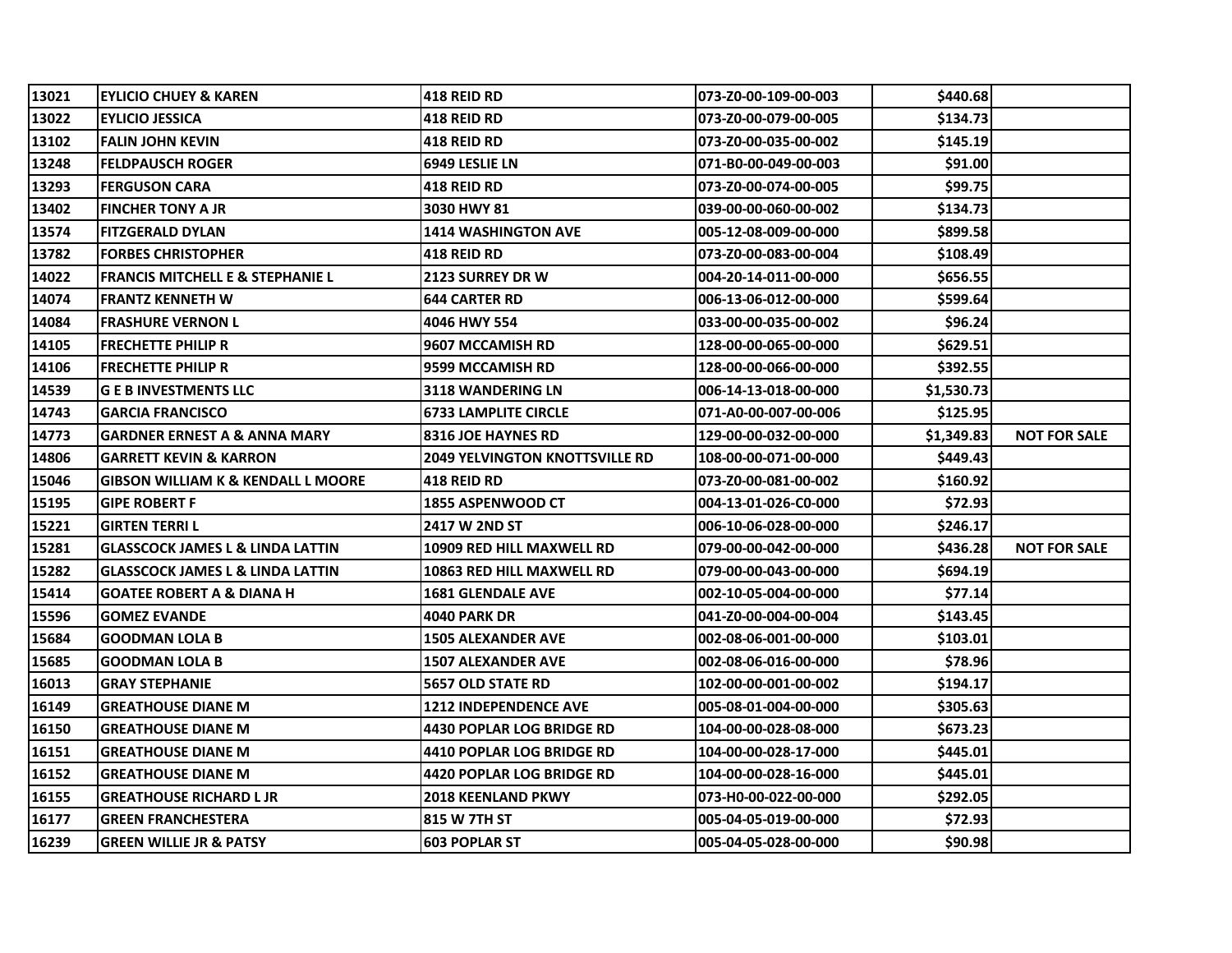| 16433 | <b>GRIFFITH JUSTIN W</b>               | <b>224 CRABTREE AVE</b>     | 006-07-03-004-00-000  | \$255.13   |                     |
|-------|----------------------------------------|-----------------------------|-----------------------|------------|---------------------|
| 16547 | <b>GULLET WILLIAM</b>                  | 6979 KRIS AVE               | 071-B0-00-093-00-005  | \$230.88   |                     |
| 16577 | <b>GURRION KAREN VIRGINIA</b>          | <b>6905 LAMPLITE CIRCLE</b> | 071-B0-00-002-00-004  | \$141.73   |                     |
| 16580 | <b>GUTHRIE</b>                         | 11909 HWY 144               | 134-00-00-034-09-001  | \$108.49   |                     |
| 16584 | <b>GUTIERREZ HUMBERTO</b>              | 6922 LESLIE LN              | 071-B0-00-071-00-002  | \$125.95   |                     |
| 16657 | <b>HAAS ELLEN</b>                      | 2225 W 9TH ST               | 005-10-03-008-00-000  | \$90.98    |                     |
| 16677 | <b>HADDOCK NICHOLAS L JR</b>           | <b>418 REID RD</b>          | l073-Z0-00-073-00-003 | \$103.22   |                     |
| 16765 | <b>HAGAN JOSEPH G &amp; SHEILA K</b>   | <b>156 HUMMINGBIRD LP E</b> | 006-15-08-003-00-000  | \$1,151.38 | <b>NOT FOR SALE</b> |
| 16904 | <b>HAIMES BARRY C &amp;</b>            | <b>10926 GORE RD</b>        | 059-00-00-133-00-000  | \$713.85   |                     |
| 16958 | <b>HALE JAMES M</b>                    | 925 CONWAY AVE              | 005-09-05-015-00-000  | \$188.39   |                     |
| 17048 | HALL JASON & RACHELLE WEDDING          | 418 REID RD                 | l073-Z0-00-135-00-005 | \$143.45   |                     |
| 17126 | <b>HALL TAMIKA</b>                     | <b>6730 LAMPLITE CIRCLE</b> | 071-A0-00-042-00-005  | \$125.95   |                     |
| 17179 | <b>HAMILL ELIZABETH R &amp; MARY C</b> | <b>2407 PARDON AVE</b>      | 006-10-06-014-00-000  | \$396.42   |                     |
| 17234 | <b>HAMILTON DARRELL &amp; ARTIE</b>    | 914 CONWAY AVE              | 005-09-06-005-00-000  | \$78.96    |                     |
| 17235 | <b>HAMILTON DARRELL &amp; ARTIE</b>    | <b>916 CONWAY AVE</b>       | 005-09-06-006-00-000  | \$78.96    |                     |
| 17236 | <b>HAMILTON DARRELL &amp; ARTIE</b>    | 920 CONWAY AVE              | 005-09-06-006-A0-000  | \$78.96    |                     |
| 17237 | <b>HAMILTON DARRELL &amp; ARTIE</b>    | 922 CONWAY AVE              | 005-09-06-007-00-000  | \$231.09   |                     |
| 17314 | <b>HAMILTON JOSEPH HENRY</b>           | <b>PLEASANT RIDGE LN</b>    | 093-00-00-053-00-000  | \$305.14   |                     |
| 17327 | <b>HAMILTON LAURA &amp;</b>            | 923 LOCUST ST               | 005-02-03-017-00-000  | \$264.74   |                     |
| 17330 | <b>HAMILTON LESLIE F</b>               | <b>1424 ALEXANDER AVE</b>   | 002-09-03-006-00-000  | \$247.31   |                     |
| 17440 | <b>HANCOCK AARON</b>                   | <b>6944 LAMPLITE CIRCLE</b> | 071-B0-00-033-00-001  | \$265.84   |                     |
| 17623 | <b>HARDIN TIMOTHY W &amp; EVON M</b>   | <b>313 LITTELL ST</b>       | 006-06-07-010-00-000  | \$157.70   |                     |
| 17630 | <b>HARDISON ELIZABETH E</b>            | 1708 W 4TH ST               | 006-06-08-016-00-000  | \$293.00   |                     |
| 17644 | <b>HARDY JACOB</b>                     | <b>6836 LAMPLITE CIRCLE</b> | 071-A0-00-064-00-005  | \$125.95   |                     |
| 17879 | <b>HARRIS SAMUEL E</b>                 | <b>630 WING AVE</b>         | 001-08-04-014-00-000  | \$72.93    |                     |
| 17886 | <b>HARRISON BILLY D &amp;</b>          | 1709 E 20TH ST              | 003-04-07-009-00-000  | \$243.72   |                     |
| 17945 | <b>HART RYAN</b>                       | <b>1301 MORELAND AVE</b>    | 005-03-16-010-00-000  | \$483.03   |                     |
| 18006 | <b>HATCHER BETHANY</b>                 | 709 E 21ST ST               | 003-03-10-005-00-000  | \$497.44   |                     |
| 18168 | <b>HAWN JAMES D</b>                    | <b>3020 DAVIESS ST</b>      | 003-09-06-030-00-000  | \$96.99    |                     |
| 18169 | <b>HAWS GLEN LEE JR</b>                | <b>1661 GLENDALE AVE</b>    | 002-10-05-009-00-000  | \$223.27   |                     |
| 18501 | <b>HAYDEN TIMOTHY M II</b>             | <b>2019 KEENLAND PKWY</b>   | 073-H0-00-023-00-000  | \$321.79   |                     |
| 18633 | <b>HAYS MICHELLE L</b>                 | <b>2216 BERKSHIRE DR</b>    | 004-20-19-019-00-000  | \$2,403.21 |                     |
| 18640 | <b>HAYSE ANDREA S</b>                  | <b>2504 WINDSOR AVE</b>     | 004-11-06-002-00-000  | \$812.53   |                     |
| 18667 | <b>HEAD BRIAN F</b>                    | 4170 HWY 554                | 033-00-00-032-00-000  | \$1,045.62 |                     |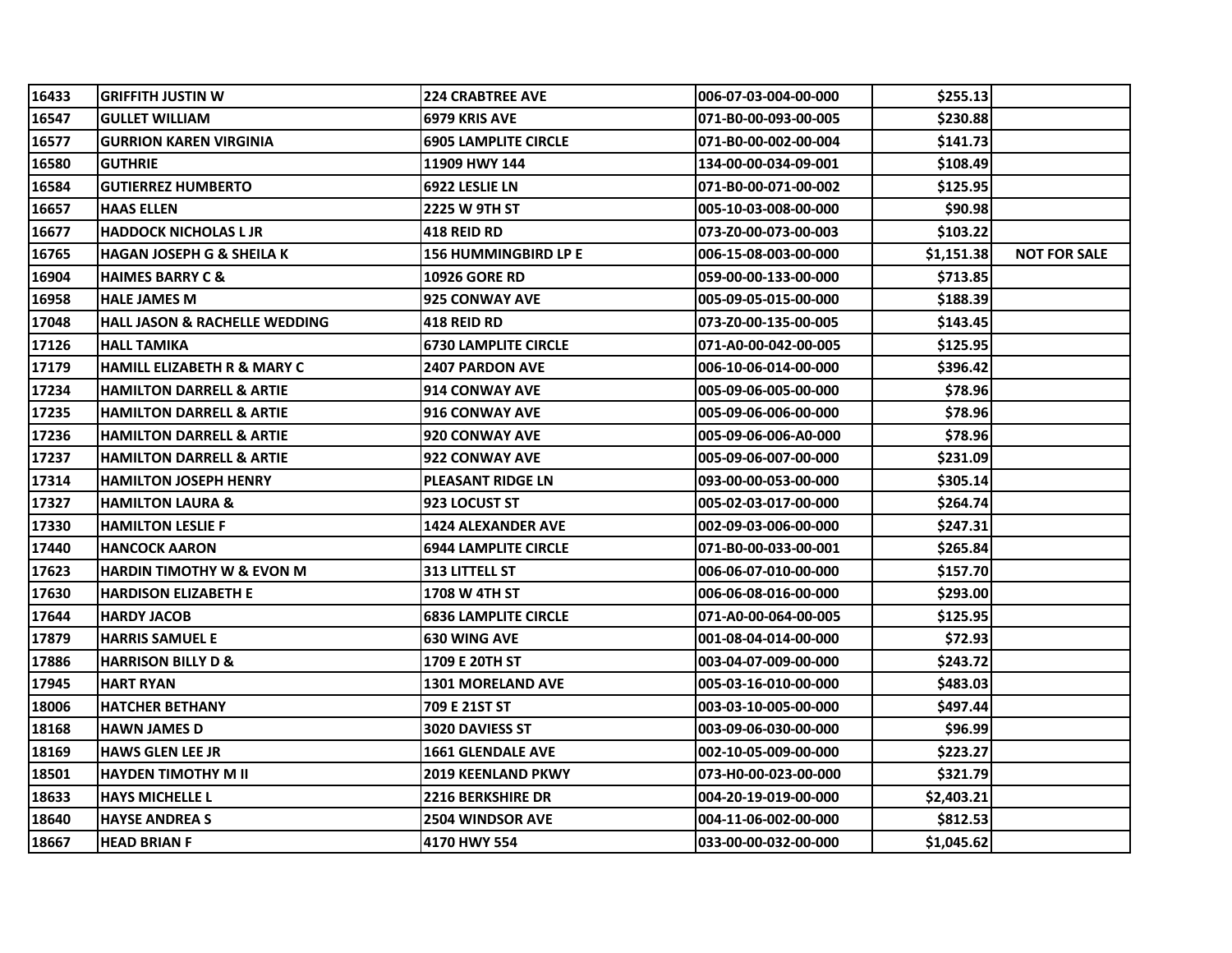| 18668 | <b>HEAD BRIAN F</b>                      | <b>HWY 554</b>                 | 033-00-00-033-00-000 | \$217.72   |                     |
|-------|------------------------------------------|--------------------------------|----------------------|------------|---------------------|
| 18714 | HEAD PATSY G                             | <b>3507 BAYBROOK ST</b>        | 006-13-10-005-00-000 | \$971.23   |                     |
| 18717 | <b>HEAD RHONDA</b>                       | <b>6875 LAMPLITE CIRCLE</b>    | 071-A0-00-036-00-002 | \$178.40   |                     |
| 18737 | <b>HEADY LARRY &amp; SHARON</b>          | <b>8801 KINGFISHER LAKE RD</b> | 097-A0-00-036-00-000 | \$2,655.88 | <b>NOT FOR SALE</b> |
| 18797 | <b>HEDGES RICHARD &amp; DENNAE</b>       | 2207 W 1ST ST                  | 006-10-03-002-00-000 | \$357.94   |                     |
| 18861 | HELM NATHAN S                            | <b>6746 LAMPLITE CIRCLE</b>    | 071-A0-00-046-00-005 | \$125.95   |                     |
| 18912 | <b>HENDERSON ELIZABETH RITA</b>          | <b>608 POINDEXTER ST</b>       | 005-11-07-004-00-000 | \$250.32   |                     |
| 19101 | <b>HERLEIN TIMOTHY</b>                   | <b>4040 PARK DR</b>            | 041-Z0-00-006-00-004 | \$230.88   |                     |
| 19111 | <b>HERN BRENDA LEE</b>                   | <b>2989 LOST LAKE COVE</b>     | 075-K0-00-151-00-000 | \$5,272.51 |                     |
| 19211 | <b>HICKS FRANK &amp; DONNA</b>           | <b>1919 HUGHES AVE</b>         | 001-09-13-006-00-000 | \$318.87   |                     |
| 19466 | HILL KENNETH WAYNE & JULIE ANN           | 2024 W 5TH ST                  | 005-11-05-009-00-000 | \$265.35   |                     |
| 19514 | <b>HILLARD TIFFANY B</b>                 | 109 W 19TH ST                  | 003-01-01-004-00-000 | \$564.20   |                     |
| 19829 | <b>HOGLE WILLIAM</b>                     | <b>4040 PARK DR</b>            | 041-Z0-00-003-00-007 | \$111.99   |                     |
| 19830 | <b>HOGLE WILLIAM C JR &amp; SHEILA G</b> | <b>465 HARMONS FERRY RD W</b>  | 059-00-00-060-00-000 | \$472.14   |                     |
| 19960 | <b>HOMETOWN COLONY ESTATES LLC</b>       | 5486 RED MILE LP               | 073-10-00-086-00-000 | \$104.06   |                     |
| 19970 | HONEYCUTT MARGARET K                     | 109 HIGH ST                    | 084-A0-00-020-00-000 | \$335.77   |                     |
| 20339 | <b>HOWARD DENNIS</b>                     | 418 REID RD                    | 073-Z0-00-001-00-004 | \$131.21   |                     |
| 20559 | <b>HOWARD RICKY</b>                      | 10921 HWY 144                  | 127-00-00-023-00-001 | \$204.67   |                     |
| 20690 | <b>HOWERTON JOHN III</b>                 | <b>2653 WISTERIA GARDENS</b>   | 003-38-05-171-00-000 | \$1,553.48 |                     |
| 20882 | HUMPHREY ELBERT & NANCY                  | 1625 HALL ST                   | 002-07-06-017-00-000 | \$66.91    |                     |
| 20883 | HUMPHREY ELBERT W & NANCY                | 1629 HALL ST                   | 002-07-06-016-00-000 | \$66.91    |                     |
| 20992 | <b>HURM CHRISTOPHER D</b>                | 1533 E 20TH ST                 | 003-04-05-005-00-000 | \$279.19   |                     |
| 21063 | <b>HUSKISSON RAYMOND L</b>               | <b>7335 LAMPLITE CIRCLE</b>    | 071-B0-00-163-00-003 | \$335.77   |                     |
| 21081 | <b>HUTCHINS CHARLES M</b>                | 418 REID RD                    | 073-Z0-00-144-00-004 | \$125.95   |                     |
| 21307 | IJAMES MICHAEL                           | <b>703 STONE ST</b>            | 001-08-06-020-00-000 | \$337.49   |                     |
| 21881 | JACKSON KENNETH S & JILL S               | 2200 VEACH RD                  | 003-02-07-001-00-000 | \$903.29   |                     |
| 21882 | <b>JACKSON KENNETH S &amp; JILL S</b>    | <b>2302 STRATFORD DR S</b>     | 004-14-02-039-00-000 | \$2,478.39 |                     |
| 21888 | JACKSON LAURA J                          | 5840 MILLERS MILL RD           | 076-00-00-113-00-002 | \$370.73   |                     |
| 22121 | JAMES RENETTA                            | 1016 JACKSON ST                | 002-05-04-015-00-000 | \$72.93    |                     |
| 22125 | JAMES RUBY H                             | 2833 MCFARLAND AVE             | 005-14-02-003-00-000 | \$271.89   |                     |
| 22126 | JAMES RUBY H                             | 2839 MCFARLAND AVE             | 005-14-02-002-00-000 | \$1,525.49 |                     |
| 22189 | <b>JARBOE ROBERT M</b>                   | 8880 SACRA DR                  | 084-A0-00-091-00-000 | \$250.08   |                     |
| 22197 | <b>JARNAGIN BILL</b>                     | <b>2625 LANCASTER AVE</b>      | 005-10-15-004-B0-000 | \$93.99    |                     |
| 22232 | JAXON TATE INVESTMENTS LLC               | <b>1711 NAVAJO DR</b>          | 004-11-07-030-00-000 | \$625.52   |                     |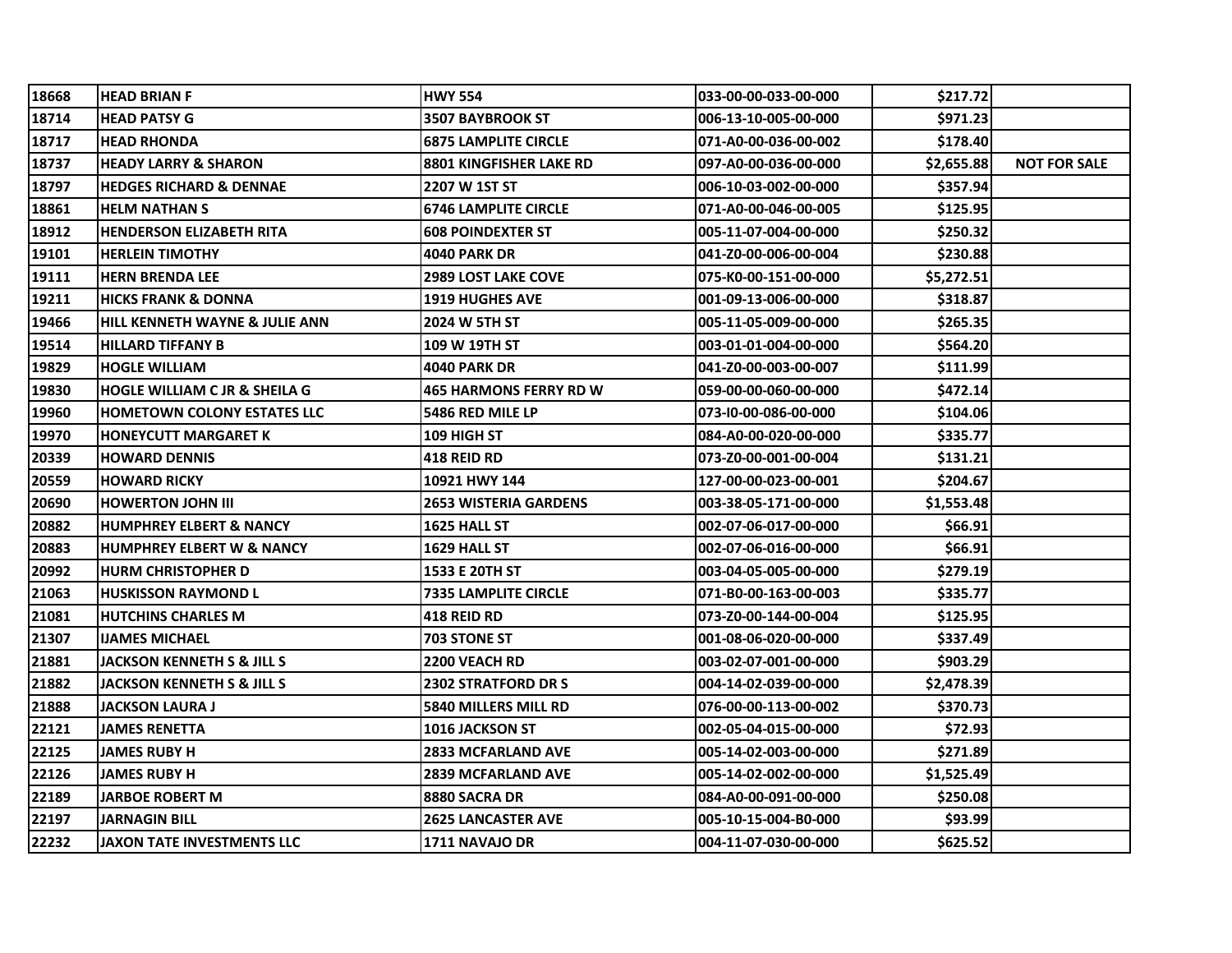| 22233 | JAXON TATE INVESTMENTS LLC            | <b>2946 REID RD</b>              | 088-00-00-020-00-000 | \$627.76    |  |
|-------|---------------------------------------|----------------------------------|----------------------|-------------|--|
| 22381 | JIMENEZ MEJIA JOSE V                  | <b>6859 POND RIVER RD</b>        | 006-00-00-023-01-000 | \$727.43    |  |
| 22490 | JOHNSON DOLORES JANE                  | <b>3518 FENMORE ST</b>           | 006-13-14-029-00-000 | \$658.30    |  |
| 22642 | <b>JOHNSON LISA</b>                   | <b>305 LEGION BLVD W</b>         | 003-09-17-002-00-000 | \$493.83    |  |
| 22786 | JOHNSON URIAH                         | <b>6828 THOMA DR</b>             | 071-Z0-00-028-00-003 | \$169.69    |  |
| 22826 | <b>JOHNSTON NEIL</b>                  | <b>1220 NASSAU AVE</b>           | 005-03-13-004-00-000 | \$333.30    |  |
| 23093 | <b>JONES SANDRA</b>                   | 1209 HWY 279 N                   | 028-00-00-001-00-003 | \$91.00     |  |
| 23163 | <b>JUAN IRMA</b>                      | 6962 LESLIE LN                   | 071-B0-00-061-00-004 | \$104.08    |  |
| 23164 | <b>JUAREZ ANDRES M</b>                | <b>418 REID RD</b>               | 073-Z0-00-129-00-005 | \$134.73    |  |
| 23165 | <b>JUAREZ LARA SAMANTHA</b>           | <b>6917 LAMPLITE CIRCLE</b>      | 071-B0-00-005-00-003 | \$195.91    |  |
| 23248 | <b>K E B REAL ESTATE HOLDINGS LLC</b> | <b>2300 FREDERICA ST</b>         | 004-03-08-001-00-000 | \$2,977.76  |  |
| 23362 | <b>KAMUF KYLE</b>                     | <b>3040 RUSSELL RD</b>           | 080-00-00-091-01-000 | \$296.99    |  |
| 23363 | <b>KAMUF KYLE</b>                     | <b>3030 RUSSELL RD</b>           | 080-00-00-088-01-000 | \$112.80    |  |
| 23707 | <b>KELLY WILLIAM</b>                  | <b>4960 POPLAR LOG BRIDGE RD</b> | 104-00-00-031-00-001 | \$188.90    |  |
| 23759 | <b>KENNEDY TAMMY</b>                  | 807 GEORGE ST                    | 005-09-03-044-C0-000 | \$193.20    |  |
| 23858 | <b>KESSENGER BAIRIE A</b>             | 418 REID RD                      | 073-Z0-00-132-00-002 | S300.791    |  |
| 23903 | <b>KEYAKRINA LLC</b>                  | <b>1407 WING AVE</b>             | 002-10-03-056-00-000 | \$829.66    |  |
| 23948 | <b>KIMBLEY TIMOTHY</b>                | 6708 LESLIE LN                   | 071-A0-00-115-00-004 | \$192.41    |  |
| 23949 | <b>KIMBLEY TONY</b>                   | 6961 JAMIE LN                    | 071-B0-00-134-00-005 | \$125.95    |  |
| 24075 | <b>KINNEY BRAD</b>                    | <b>1424 WING AVE</b>             | 002-10-03-047-00-000 | \$1,056.94  |  |
| 24078 | KINNEY E L & ELIZABETH LIFE ESTATE    | <b>4544 SPRINGLANE DR</b>        | 074-A0-00-024-00-000 | \$1,035.13  |  |
| 24085 | KINNSER NATHAN                        | 7021 LAMPLITE CIRCLE             | 071-B0-00-018-00-007 | \$125.95    |  |
| 24200 | <b>KITTERMAN SANDRA</b>               | <b>6769 LAMPLITE CIRCLE</b>      | 071-A0-00-014-00-007 | \$99.75     |  |
| 24326 | KNOTT JAMES L & BRENDA M              | 7631 STEVENS SCHOOL RD           | 123-00-00-049-07-000 | \$1,552.62  |  |
| 24404 | <b>KNUTSON ELIZABETH</b>              | 6556 HWY 231                     | 077-Z0-00-030-00-003 | \$230.88    |  |
| 24435 | KOLLER DEBORAH ROBIN KOLLER &         | <b>WINDY HOLLOW RD</b>           | 033-00-00-063-00-000 | \$367.54    |  |
| 24542 | <b>KREISLE WALLACE K</b>              | <b>424 HATHAWAY ST</b>           | 001-06-12-004-00-000 | \$78.96     |  |
| 24722 | <b>L C M RENTAL PROPERTIES LLC</b>    | <b>3802 LEGACY RUN</b>           | 004-26-01-017-00-000 | \$12,701.21 |  |
| 25488 | <b>LEAK JOHN T JR</b>                 | 1906 W 5TH ST                    | 005-11-06-018-00-000 | \$60.92     |  |
| 25547 | <b>LEE GREGORY &amp; SHIRLEY LEE</b>  | <b>1909 E 10TH ST</b>            | 001-09-14-006-00-000 | \$903.08    |  |
| 25689 | <b>LEMASTER KATHRYN &amp;</b>         | <b>2669 VICTORY CT E</b>         | 003-13-09-018-00-000 | \$327.29    |  |
| 25786 | <b>LEWIS KAREN</b>                    | <b>6835 LAMPLITE CIRCLE</b>      | 071-A0-00-026-00-002 | \$99.75     |  |
| 25942 | <b>LINDSEY HERMAN E</b>               | 904 ELSMERE ST                   | 002-05-06-002-00-000 | \$72.93     |  |
| 25948 | <b>LINDSEY KARL</b>                   | <b>1907 ALEXANDER AVE</b>        | 003-05-07-016-00-000 | \$96.99     |  |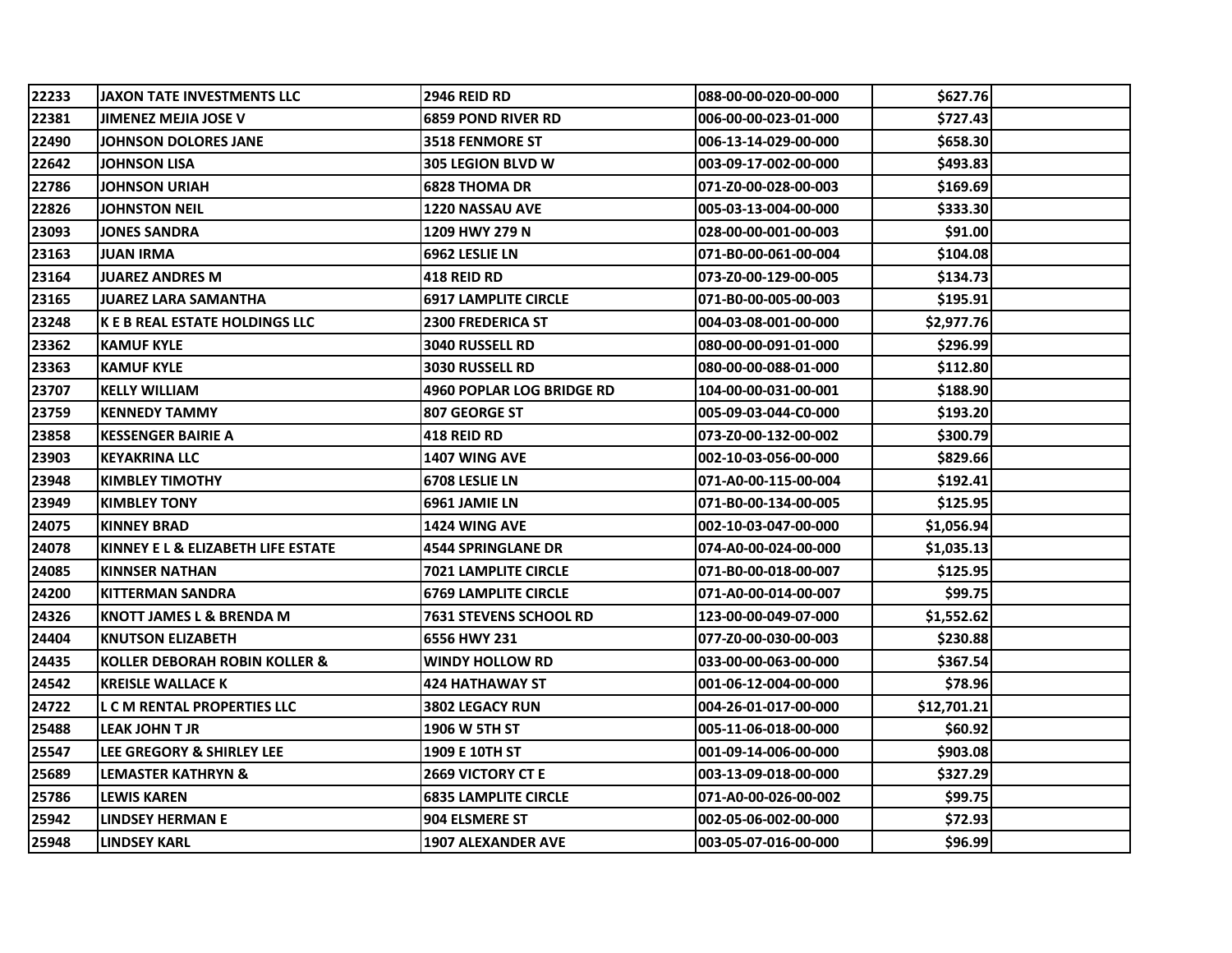| 25973 | LING ANTHONY WAYNE                   | <b>2033 ARLINGTON PK DR</b>    | 073-H0-00-127-00-000 | \$414.48   |                     |
|-------|--------------------------------------|--------------------------------|----------------------|------------|---------------------|
| 25981 | LING ROBERT LEO                      | 2034 W 10TH ST                 | 005-10-10-009-00-000 | \$72.93    |                     |
| 25985 | LINGLE SCOTT & CODIE                 | <b>5225 PLEASANT VALLEY RD</b> | 100-00-00-068-03-000 | \$272.19   |                     |
| 26050 | LLOYD VENITA                         | <b>418 REID RD</b>             | 073-Z0-00-038-00-002 | \$152.19   |                     |
| 26114 | <b>LOGSDON JEFFREY</b>               | <b>1529 W 2ND ST</b>           | 006-05-03-004-00-000 | \$124.68   |                     |
| 26195 | LORD TRACY                           | 418 REID RD                    | 073-Z0-00-116-00-002 | \$278.06   |                     |
| 26232 | LOVE FRANK E & MARGARET L            | 2215 HWY 144                   | 001-15-01-002-00-000 | \$728.25   |                     |
| 26239 | LOVE MARILYNN R & TODD               | 3316 OLD MILL LN               | 075-D0-00-004-00-000 | \$2,297.46 |                     |
| 26254 | LOWE CHRISTINE THOMAS                | <b>2020 YORK DR</b>            | 004-14-04-002-00-000 | 936.08     | <b>NOT FOR SALE</b> |
| 26402 | LYNCH RONALD E & TAMMY M             | 801 E 21ST ST                  | 003-03-11-009-00-000 | \$267.75   |                     |
| 26441 | LYONS TROY                           | 6977 LESLIE LN                 | 071-B0-00-056-00-001 | \$213.40   |                     |
| 26641 | <b>MAERTZ SUSAN MARIE</b>            | 807 E 21ST ST                  | 003-03-11-007-00-000 | \$199.78   |                     |
| 27090 | <b>MARTIN JOHN W II &amp;</b>        | <b>1718 BLUFF AVE</b>          | 002-07-08-014-00-000 | \$283.97   |                     |
| 27316 | <b>MATEO FRANSICO</b>                | 6955 KRIS AVE                  | 071-B0-00-087-00-003 | \$117.21   |                     |
| 27609 | <b>MATTINGLY WILLIAM COLE</b>        | <b>1382 STINNETT RD</b>        | 097-00-00-084-01-001 | \$353.26   |                     |
| 27712 | <b>MAYA ALBERTO</b>                  | 6931 KRIS AVE                  | 071-B0-00-081-00-005 | \$105.00   |                     |
| 27901 | <b>MCCAMPBELL WILL</b>               | 6873 LESLIE LN                 | 071-A0-00-075-00-004 | \$178.40   |                     |
| 28027 | <b>MCCLAIN CATHERINE</b>             | 6924 LEAH LN                   | 071-B0-00-209-00-004 | \$125.95   |                     |
| 28093 | <b>MCCORMICK MICHAEL</b>             | 6556 HWY 231                   | 077-Z0-00-025-00-002 | \$187.14   |                     |
| 28200 | <b>MCDANIEL LARRY B &amp; BRENDA</b> | <b>8679 JACK HINTON RD</b>     | 120-00-00-041-00-000 | \$442.43   |                     |
| 28316 | <b>MCFADDEN ERIC L</b>               | <b>171 BOOTH FIELD RD</b>      | 037-A0-00-036-00-000 | \$3,958.43 | <b>NOT FOR SALE</b> |
| 28323 | <b>MCFADDEN NICK</b>                 | <b>1207 INDEPENDENCE AVE</b>   | 005-08-02-021-00-000 | \$205.21   |                     |
| 28339 | <b>MCFARLAND GREGORY WAYNE</b>       | 918 DEER HAVEN DR              | 006-18-02-002-00-000 | \$1,000.99 |                     |
| 28699 | <b>MEADOR SAMUEL A</b>               | 1026 JACKSON ST                | 002-05-04-018-00-000 | \$219.66   |                     |
| 28781 | <b>MEISSNER WILLIAM</b>              | <b>1706 ALEXANDER AVE</b>      | 002-08-09-002-00-000 | \$229.28   |                     |
| 28855 | <b>MERCER CASEY W</b>                | 6303 HWY 762                   | 090-00-00-109-00-000 | \$130.29   |                     |
| 28888 | <b>MEREDITH DEBBIE</b>               | <b>231 CHESTNUT GROVE RD N</b> | 106-00-00-036-00-000 | \$5,161.32 |                     |
| 28970 | <b>MESERVE CRYSTAL</b>               | <b>418 REID RD</b>             | 073-Z0-00-050-00-002 | \$96.24    |                     |
| 29041 | <b>MICHIE STANLEY</b>                | <b>4040 PARK DR</b>            | 041-Z0-00-007-00-002 | \$91.00    |                     |
| 29155 | <b>MILES VICKI L</b>                 | <b>3212 PLEASANT VALLEY RD</b> | 074-00-00-081-00-000 | \$2,577.20 |                     |
| 29198 | <b>MILLAY GREGORY ALLEN</b>          | <b>1590 FOGLE RD</b>           | 012-00-00-016-00-000 | \$501.86   |                     |
| 29227 | <b>MILLAY MARTIN</b>                 | 6776 LESLIE LN                 | 071-A0-00-131-00-001 | \$204.67   |                     |
| 29297 | <b>MILLER CHARLES S</b>              | 426 E 20TH ST                  | 003-02-05-043-00-000 | \$175.16   |                     |
| 29401 | <b>MILLER MARIA ELAINE</b>           | <b>418 REID RD</b>             | 073-Z0-00-104-00-006 | \$208.15   |                     |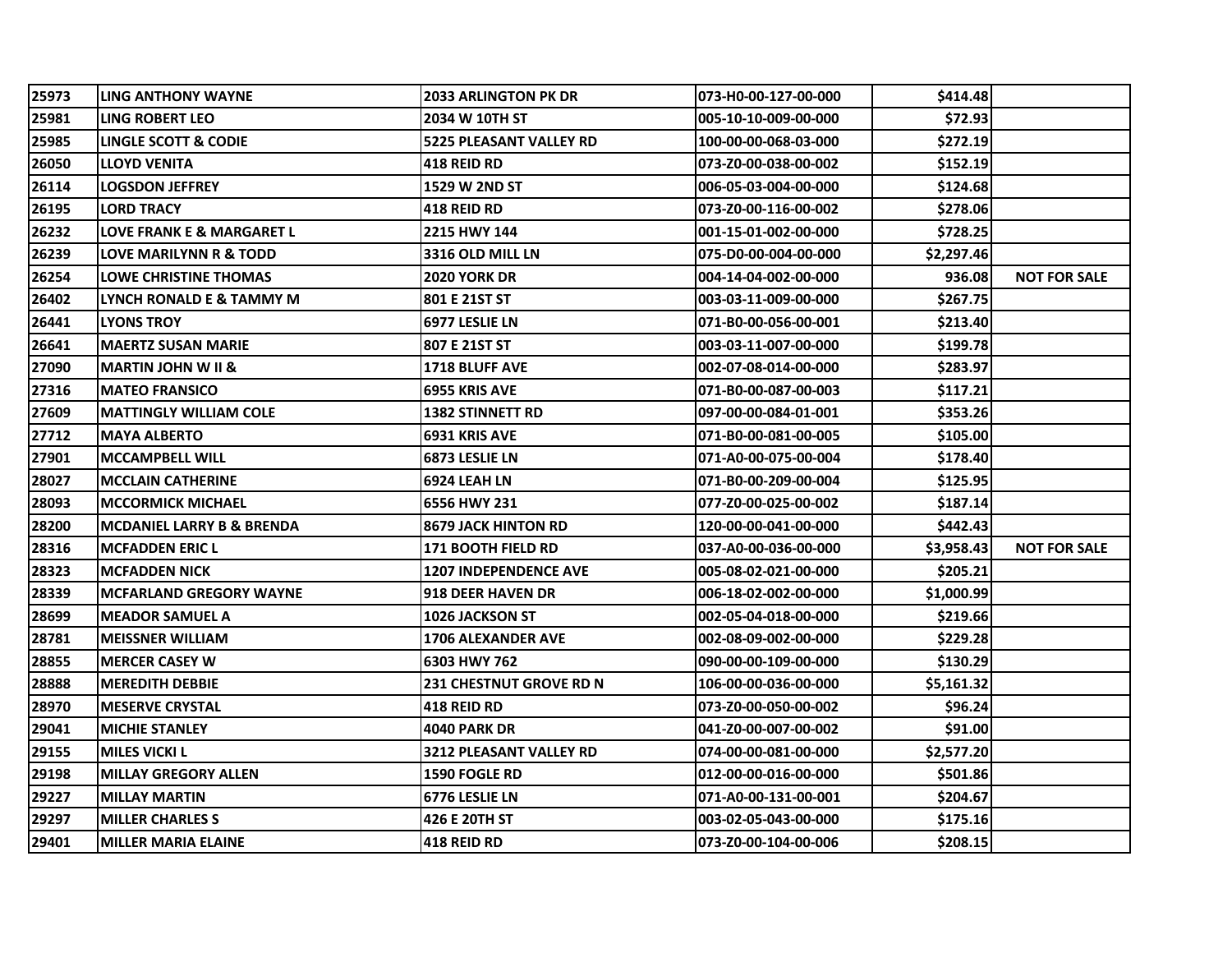| 29949 | <b>MOODY JOYCE G</b>                     | <b>1911 ALEXANDER AVE</b>    | 003-05-07-015-00-000 | \$319.47   |                     |
|-------|------------------------------------------|------------------------------|----------------------|------------|---------------------|
| 30084 | <b>MOORMAN SALLYE F</b>                  | 2519 W 8TH ST                | 005-10-11-005-00-000 | \$348.93   |                     |
| 30097 | <b>MORBURGER BROTHERS ESTATE</b>         | JACKSON RD N                 | 052-00-00-016-00-000 | \$392.55   |                     |
| 30277 | <b>MORRIS RICKY D</b>                    | 736 CEDAR ST                 | 005-01-08-012-00-000 | \$217.84   |                     |
| 30807 | <b>MYERS JACK ENTERPRISES INC</b>        | <b>521 PARRISH AVE E</b>     | 002-04-06-008-00-000 | \$339.29   |                     |
| 30813 | <b>MYERS KURT</b>                        | 7184 HWY 762                 | 103-00-00-006-00-003 | \$757.13   |                     |
| 31163 | <b>NEWCOM DARLENE K</b>                  | 715 GLENN CT                 | 061-D0-00-012-00-000 | \$1,129.55 |                     |
| 31216 | <b>NEWTON CHARLES</b>                    | <b>2710 W 4TH ST</b>         | 006-12-02-032-00-000 | \$334.51   |                     |
| 31244 | <b>NEWTON TOMEKA L &amp; ROGER P</b>     | 3028 VEACH RD                | 003-14-02-023-00-000 | \$633.83   |                     |
| 31298 | NICOLAS WILLIAM C & ANGELA D             | <b>7416 FRENCH ISLAND RD</b> | 019-A0-00-007-00-000 | \$257.08   |                     |
| 31342 | <b>NOBLE MICHAEL G &amp; CHRISTINA D</b> | 367 CHESTNUT GROVE RD N      | 096-00-00-062-00-000 | \$1,001.90 |                     |
| 31459 | <b>NUAM PAU SUAN</b>                     | 2637 CHERRY BLOSSOM CT       | 064-A0-00-495-00-000 | \$376.91   |                     |
| 31841 | OHIO VALLEY MOTOR SALES LLC              | 3926 HWY 144                 | 061-B0-00-065-A0-000 | \$2,727.77 |                     |
| 32010 | <b>OOST MATTHEW J</b>                    | <b>3018 YOSEMITE DR</b>      | 006-14-06-042-00-000 | \$1,494.05 | <b>NOT FOR SALE</b> |
| 32011 | OOST MICHAEL D                           | 2749 W 9TH ST                | 005-13-09-008-00-000 | \$556.96   |                     |
| 32139 | OSTEEN SONNY JOE                         | 11348 HWY 431                | 059-00-00-023-00-000 | \$1,793.93 |                     |
| 32226 | OWENS JOANNA M                           | 5516 MILLERS MILL RD         | 076-00-00-111-00-000 | \$449.43   |                     |
| 32606 | <b>PALMER RONALD &amp; STACEY</b>        | <b>1627 PAYNE AVE</b>        | 001-09-02-014-00-000 | \$90.98    |                     |
| 32715 | <b>PARKS MARK E &amp; DAWN</b>           | <b>2011 LANCASTER AVE</b>    | 005-10-16-003-00-000 | \$391.62   |                     |
| 33432 | <b>PAYNE MARY E</b>                      | <b>2527 CHRISTIE PL</b>      | 004-12-08-034-00-000 | \$639.35   |                     |
| 33483 | PAYNE RANDY & MELINDA                    | 10651 KELLY CEMETERY RD      | 096-00-00-081-02-001 | \$127.71   |                     |
| 33542 | <b>PAYNE STEVE R &amp; KAREN</b>         | 8122 HWY 231                 | 092-00-00-002-00-000 | \$305.14   |                     |
| 33768 | PENDLETON ROBERT F JR                    | <b>624 JACKSON ST</b>        | 001-07-06-005-00-000 | \$276.17   |                     |
| 33846 | PERRY JAMES SYLVESTER JR                 | 9249 KELLY CEMETERY RD       | 084-A0-00-037-00-000 | \$684.05   | <b>NOT FOR SALE</b> |
| 33899 | <b>PETTREY TRACY</b>                     | <b>2229 MCCONNELL AVE</b>    | 003-06-04-003-00-000 | \$376.58   | <b>NOT FOR SALE</b> |
| 34058 | PHIPPS JASON M & BRITTANY K SAPP         | 6978 LESLIE LN               | 071-B0-00-057-00-007 | \$807.75   |                     |
| 34173 | <b>PIPER DELORES J</b>                   | 3328 E 10TH ST               | 061-C0-00-049-00-000 | \$716.92   |                     |
| 34341 | PORTER AMANDA GIBSON                     | 725 HATHAWAY ST              | 001-07-11-009-00-000 | \$90.98    |                     |
| 34492 | <b>POWELL DAVID &amp; ANGEL</b>          | <b>2240 BURTON RD</b>        | 065-B0-00-005-00-000 | \$4,746.96 |                     |
| 34755 | <b>PROCTOR DOROTHY</b>                   | 418 REID RD                  | 073-Z0-00-097-00-001 | \$91.00    |                     |
| 34935 | PYTLIK RICHARD                           | 910 MCGILL ST                | 005-09-04-003-00-000 | \$78.96    |                     |
| 34989 | <b>QUINN ANTHONY</b>                     | 6834 LESLIE LN               | 071-A0-00-141-00-005 | \$190.66   |                     |
| 35624 | <b>RECOMMENDED MANAGEMENT LLC</b>        | <b>6330 WATERFIELD DR</b>    | 086-A0-00-001-C0-000 | \$252.67   |                     |
| 35625 | <b>RECOMMENDED MANAGEMENT LLC</b>        | <b>6320 WATERFIELD DR</b>    | 086-A0-00-001-D0-000 | \$252.67   |                     |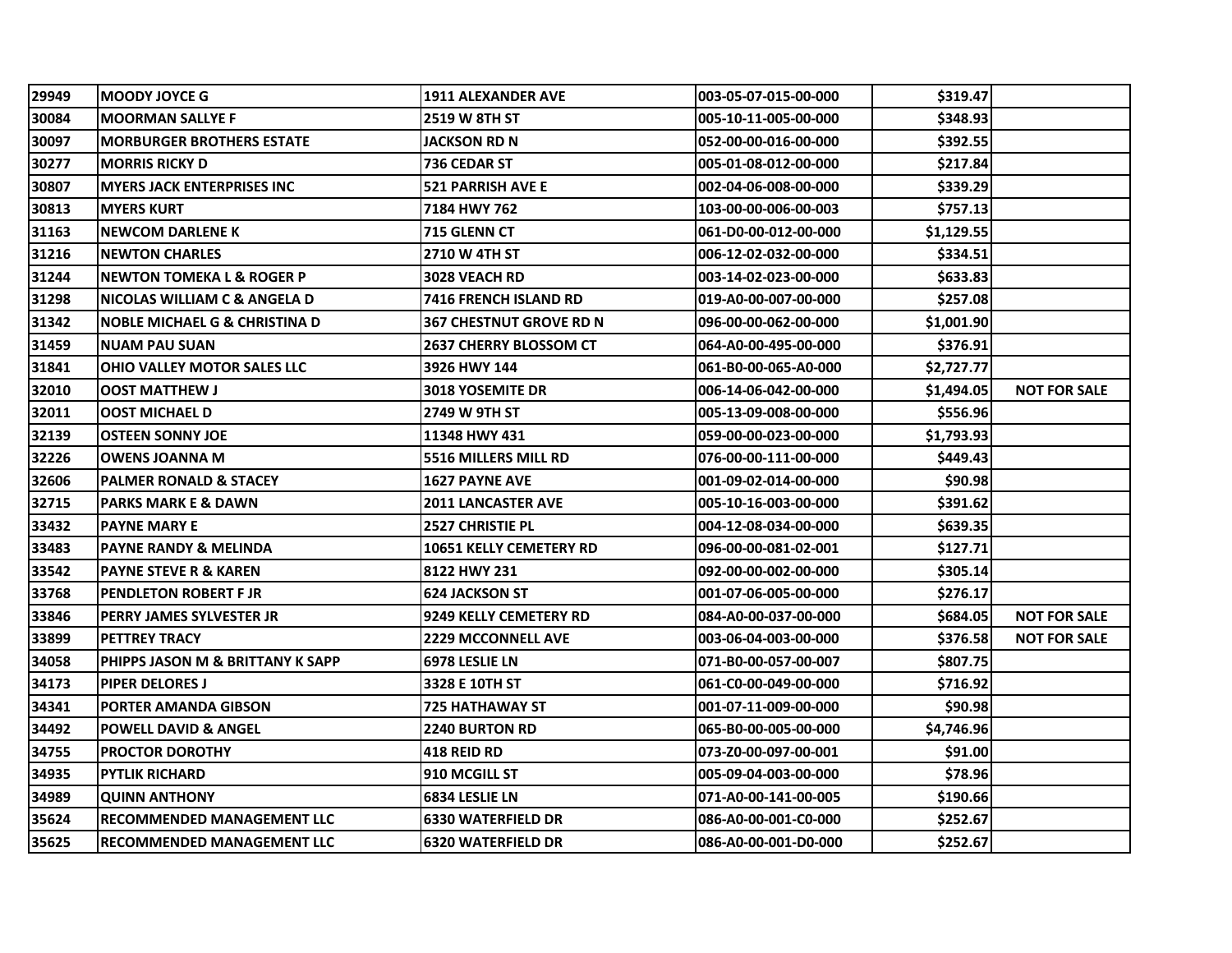| 35626 | RECOMMENDED MANAGEMENT TEAM LLC             | <b>HWY 405</b>               | 086-A0-00-001-A0-000 | \$445.01    | <b>NOT FOR SALE</b> |
|-------|---------------------------------------------|------------------------------|----------------------|-------------|---------------------|
| 35916 | <b>IREPROINDY INC</b>                       | <b>617 CHUCK GRAY CT</b>     | 003-12-27-032-F0-000 | \$18,112.46 |                     |
| 35917 | <b>REPROINDY INC</b>                        | <b>630 CHUCK GRAY CT</b>     | 003-12-27-032-B0-000 | \$15,131.48 |                     |
| 35918 | <b>IREPROINDY INC</b>                       | <b>636 CHUCK GRAY CT</b>     | 003-12-27-032-A0-000 | \$14,676.88 |                     |
| 35969 | <b>REYNOLDS DARLENE JOY</b>                 | <b>1909 REID RD</b>          | 073-F0-00-003-00-000 | \$477.39    |                     |
| 35977 | <b>REYNOLDS J W &amp; GLADYS</b>            | 1435 W 9TH ST                | 005-06-01-007-00-000 | \$90.98     |                     |
| 35993 | <b>REYNOLDS MARVIN E JR &amp; KAREN A</b>   | <b>708 DEER TRAIL</b>        | 006-14-13-005-00-000 | \$1,527.26  | <b>NOT FOR SALE</b> |
| 36193 | <b>RICHARDS CATALINA</b>                    | <b>RED HILL MAXWELL RD</b>   | 092-00-00-006-00-000 | \$130.29    |                     |
| 36205 | <b>IRICHARDS LOUVENIA DOROTHEA</b>          | 612 HALL ST                  | 001-07-07-003-00-000 | \$155.30    |                     |
| 36206 | <b>RICHARDS LOVENIA D</b>                   | <b>614 HALL ST</b>           | 001-07-07-004-00-000 | \$72.93     |                     |
| 36273 | IRICHMOND E W                               | <b>WRIGHTS LANDING RD</b>    | 086-A0-00-004-A0-000 | \$392.55    |                     |
| 36324 | IRIGGS ANGELA MARIE                         | <b>1736 MCCULLOCH AVE</b>    | 001-09-11-019-00-000 | \$427.71    |                     |
| 36346 | <b>RILEY BRAD</b>                           | 731 HARMONS FERRY RD W       | 059-00-00-067-00-002 | \$379.50    |                     |
| 36633 | <b>ROBERTS BOBBY A &amp; SHIRLEY</b>        | <b>2730 MORNINGSIDE DR</b>   | 003-06-12-019-00-000 | \$1,025.97  |                     |
| 36726 | <b>ROBERTS JAMIE</b>                        | <b>2630 LANCASTER AVE</b>    | 005-10-15-007-A0-000 | \$356.14    |                     |
| 36828 | <b>ROBERTS MISTY D &amp; ROBERT L DODDS</b> | <b>2514 PARDON AVE</b>       | 006-10-06-020-00-003 | \$115.02    |                     |
| 37068 | <b>ROBY MARY SPOA TRUST</b>                 | <b>110 CARLTON DR</b>        | 055-00-00-009-05-000 | \$7,006.71  |                     |
| 37129 | <b>RODRIGUEZ CARLOS</b>                     | <b>418 REID RD</b>           | 073-Z0-00-045-00-006 | \$103.22    |                     |
| 37147 | <b>IROGERS CAROLYN</b>                      | <b>6830 LESLIE LN</b>        | 071-A0-00-140-00-004 | \$195.91    |                     |
| 37256 | <b>ROSS HARLAN</b>                          | <b>6864 LAMPLITE CIRCLE</b>  | 071-A0-00-071-00-009 | \$117.21    |                     |
| 37273 | <b>ROSS MURIYD</b>                          | <b>6913 LAMPLITE CIRCLE</b>  | 071-B0-00-004-00-007 | \$125.95    |                     |
| 37422 | <b>RUDISELL BRIAN</b>                       | 7848 HWY 2830                | 085-00-00-009-00-003 | \$528.10    |                     |
| 37529 | <b>RUSSELL DANIEL LYNN</b>                  | <b>2450 SOUTH HAMPTON RD</b> | 087-00-00-051-00-000 | \$2,954.86  |                     |
| 37739 | <b>SADDLER SHAUNA</b>                       | <b>4334 LANDSDOWNE N</b>     | 003-25-03-021-00-000 | \$1,882.19  |                     |
| 37765 | ISALAZAR HOMERO                             | <b>418 REID RD</b>           | 073-Z0-00-122-00-004 | \$195.91    |                     |
| 37843 | <b>SANCHEZ ROBLES MELISA</b>                | 418 REID RD                  | 073-Z0-00-093-00-004 | \$251.86    |                     |
| 37971 | <b>SANTIAGO JESUS &amp; CECILIA SANTOS</b>  | 1528 E 19TH ST               | 003-04-05-018-00-000 | \$136.06    |                     |
| 37972 | <b>SANTIAGO JESUS &amp; CECILLIA SANTOS</b> | 1543 E 19TH ST               | 003-04-06-016-00-000 | \$199.20    |                     |
| 38110 | <b>SCHARTUNG CHRIS</b>                      | <b>2539 IROQUOIS DR</b>      | 004-11-06-014-00-000 | \$563.58    |                     |
| 38112 | SCHARTUNG CHRISTOPHER J                     | <b>2310 W 6TH ST</b>         | 005-11-03-016-00-000 | \$247.31    |                     |
| 38217 | <b>SCHNEIDER JOHN &amp; TAMMY</b>           | 6751 LESLIE LN               | 071-A0-00-102-00-002 | \$125.95    |                     |
| 38218 | SCHNEIDER MATT D & BETHANY A                | <b>2632 CHATHAM LN</b>       | 074-H0-00-070-00-000 | \$3,909.22  |                     |
| 38529 | <b>SETTLES JOSHUA M</b>                     | <b>805 LOCUST ST</b>         | 005-01-06-015-00-000 | \$474.59    |                     |
| 38570 | <b>SHADRICK ERNEST &amp; MAGGIE</b>         | <b>2027 HUGHES AVE</b>       | 001-09-12-001-00-000 | \$217.72    |                     |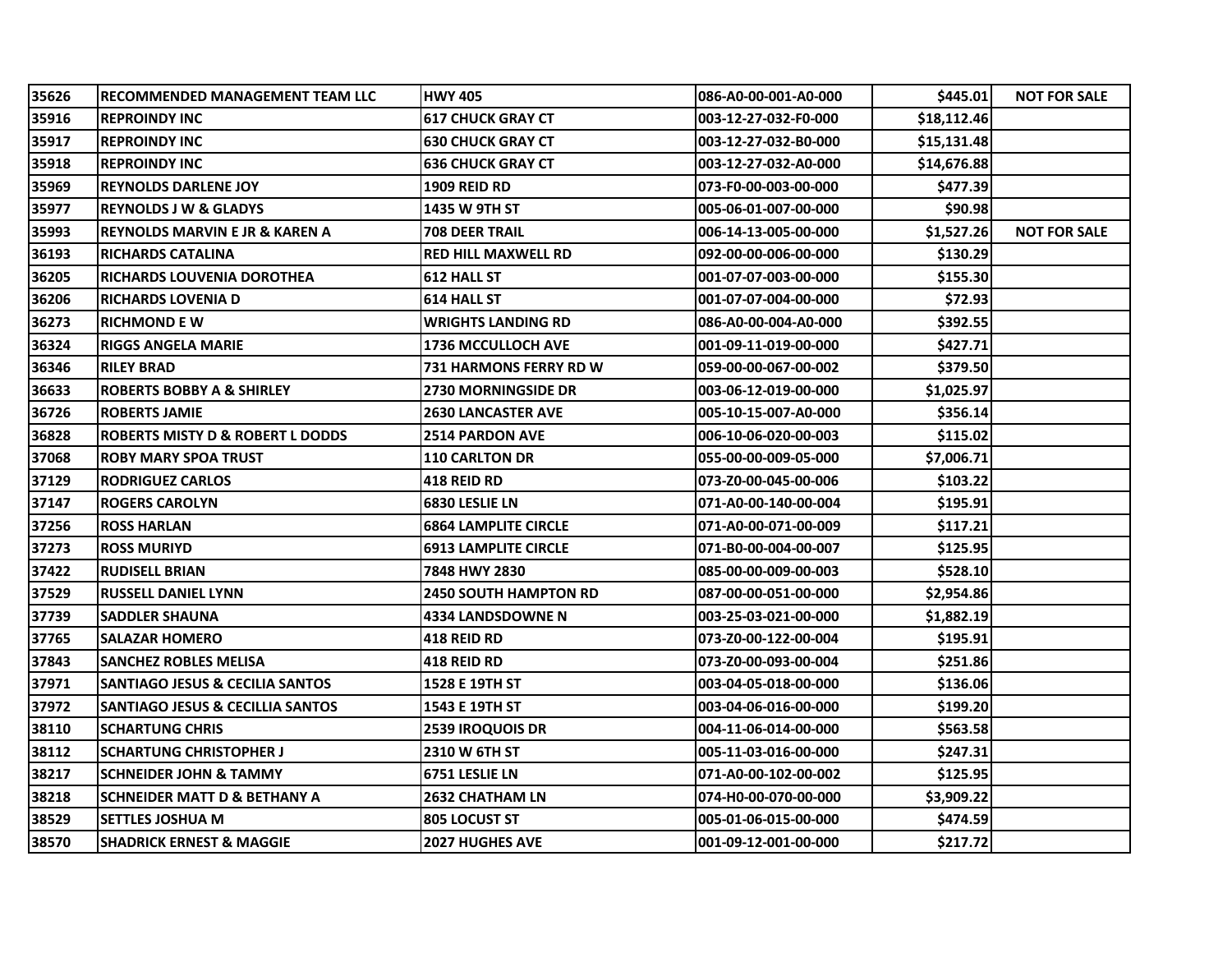| 39272 | <b>SIMS JONATHON A</b>                        | 2017 HWY 554                | 049-00-00-041-00-000 | \$1,014.16  |                     |
|-------|-----------------------------------------------|-----------------------------|----------------------|-------------|---------------------|
| 39313 | <b>SINNETT EMMA</b>                           | 3957 HWY 554                | 033-00-00-040-00-000 | \$309.57    |                     |
| 39314 | <b>ISINNETT JAMES</b>                         | 7034 HWY 815                | 015-A0-00-038-00-000 | \$230.88    |                     |
| 39315 | <b>SINNETT JAMES JANICE &amp; EMMA</b>        | <b>HWY 815</b>              | 015-A0-00-039-00-000 | \$182.75    |                     |
| 39317 | SINNETT MARY ELIZABETH                        | <b>1000 JACKSON ST</b>      | 002-05-04-010-00-000 | \$69.94     |                     |
| 39488 | <b>SMITH ADRIAN OWEN</b>                      | <b>252 TREMONT DR</b>       | 003-09-14-015-00-000 | \$427.71    |                     |
| 39674 | <b>SMITH JUNIUS K</b>                         | <b>1617 OHIO ST</b>         | 006-09-02-007-00-000 | \$384.40    | <b>NOT FOR SALE</b> |
| 39690 | <b>SMITH M DOUGLAS</b>                        | 7103 JOE HAYNES RD          | 121-00-00-010-06-000 | \$449.43    |                     |
| 39810 | ISMITH STEVEN K & DIANE                       | <b>3520 NEW HARTFORD RD</b> | 003-11-18-001-00-000 | \$17,386.88 |                     |
| 39854 | <b>SNELSON JESSIE OLIVER</b>                  | <b>GOBLER FORD RD</b>       | 107-00-00-033-00-000 | \$123.90    |                     |
| 39856 | <b>SNIDER KENNETH E</b>                       | <b>1701 LEITCHFIELD RD</b>  | 002-08-03-008-00-000 | \$976.52    | <b>NOT FOR SALE</b> |
| 39889 | <b>SNYDER MICHAEL G</b>                       | <b>627 DAVIESS ST</b>       | 001-03-04-019-00-000 | \$433.10    |                     |
| 39974 | <b>SOSH ORVILLE &amp; KIMBERLY</b>            | <b>5756 MAY RD</b>          | 026-00-00-021-01-000 | \$91.00     |                     |
| 40098 | <b>SPARKS JAMES &amp; SHEILA</b>              | <b>908 JAMES GARRARD DR</b> | 061-C0-00-020-00-000 | \$1,311.37  |                     |
| 40147 | <b>SPENCE JAMES</b>                           | <b>418 REID RD</b>          | 073-Z0-00-138-00-006 | \$248.35    |                     |
| 40240 | <b>SPURRIER STEVE</b>                         | <b>8931 AUBREY RD</b>       | 084-00-00-057-00-000 | \$748.39    | <b>NOT FOR SALE</b> |
| 40664 | ISTEWART CHARLES R & PAULA H                  | 1251 E 6TH ST               | 001-07-04-008-00-000 | \$207.04    |                     |
| 40665 | <b>STEWART CHARLES R &amp; PAULA H</b>        | <b>802 POINDEXTER ST</b>    | 005-09-01-001-00-000 | \$194.39    |                     |
| 40674 | ISTEWART EDWARD R ESTATE                      | 390 HWY 140 W               | 059-A0-00-042-00-000 | \$173.97    |                     |
| 40887 | <b>STONE ROSALEE P</b>                        | 4205 VEACH RD               | 055-00-00-038-00-000 | \$217.72    |                     |
| 41071 | <b>STROMAN SASHA</b>                          | <b>1035 WESTERN CT</b>      | 005-10-15-004-00-000 | \$178.17    |                     |
| 41349 | <b>SWEENEY JOHN M &amp; WANDA M</b>           | 4925 GRAHAM LN              | 073-B0-00-017-00-000 | \$952.96    | <b>NOT FOR SALE</b> |
| 41397 | <b>SYCAMORE SQUARE HOME OWNERS ASSOC</b>      | 913 W 1ST ST                | 006-04-04-001-00-001 | \$223.27    |                     |
| 41598 | <b>TAPP MAKAYLA ERIN NICOLE</b>               | 29 PLUM ST                  | 006-04-02-015-00-000 | \$91.57     |                     |
| 41698 | TAYLOR FAYE                                   | 2010 HALL ST                | 003-03-14-004-00-000 | \$193.20    |                     |
| 41702 | TAYLOR FRONA                                  | 6920 KRIS AVE               | 071-B0-00-116-00-005 | \$139.95    |                     |
| 41804 | TAYLOR RIAN D                                 | <b>8635 OLD HARTFORD RD</b> | 092-00-00-079-00-004 | \$265.84    |                     |
| 41828 | TAYLOR TAMMY                                  | <b>418 REID RD</b>          | 073-Z0-00-059-00-004 | \$118.97    |                     |
| 41900 | <b>TERRY DAKOTA S &amp; DERRICK</b>           | <b>2920 CHOCTAW DR</b>      | 004-12-22-009-00-000 | \$769.22    |                     |
| 42019 | THE PACIFIC WEST GROUP INC                    | 209 HWY 140 W               | 059-A0-00-015-00-000 | \$217.72    |                     |
| 42822 | TLD LOGISTICS SERVICES INC                    | 2615 HWY 81                 | 039-00-00-070-00-012 | \$5,899.36  |                     |
| 42860 | <b>TOMAS MAGDALENA</b>                        | <b>4040 PARK DR</b>         | 041-Z0-00-014-00-003 | \$110.19    |                     |
| 42894 | <b>TONG STEPHANIE</b>                         | 1804 E 15TH ST              | 002-08-06-020-00-000 | \$103.01    |                     |
| 42925 | <b>TOOTERS LAWN MOWERS PARTS &amp; REPAIR</b> | 3210 JEFFERSON ST           | 003-10-02-024-00-000 | \$635.15    |                     |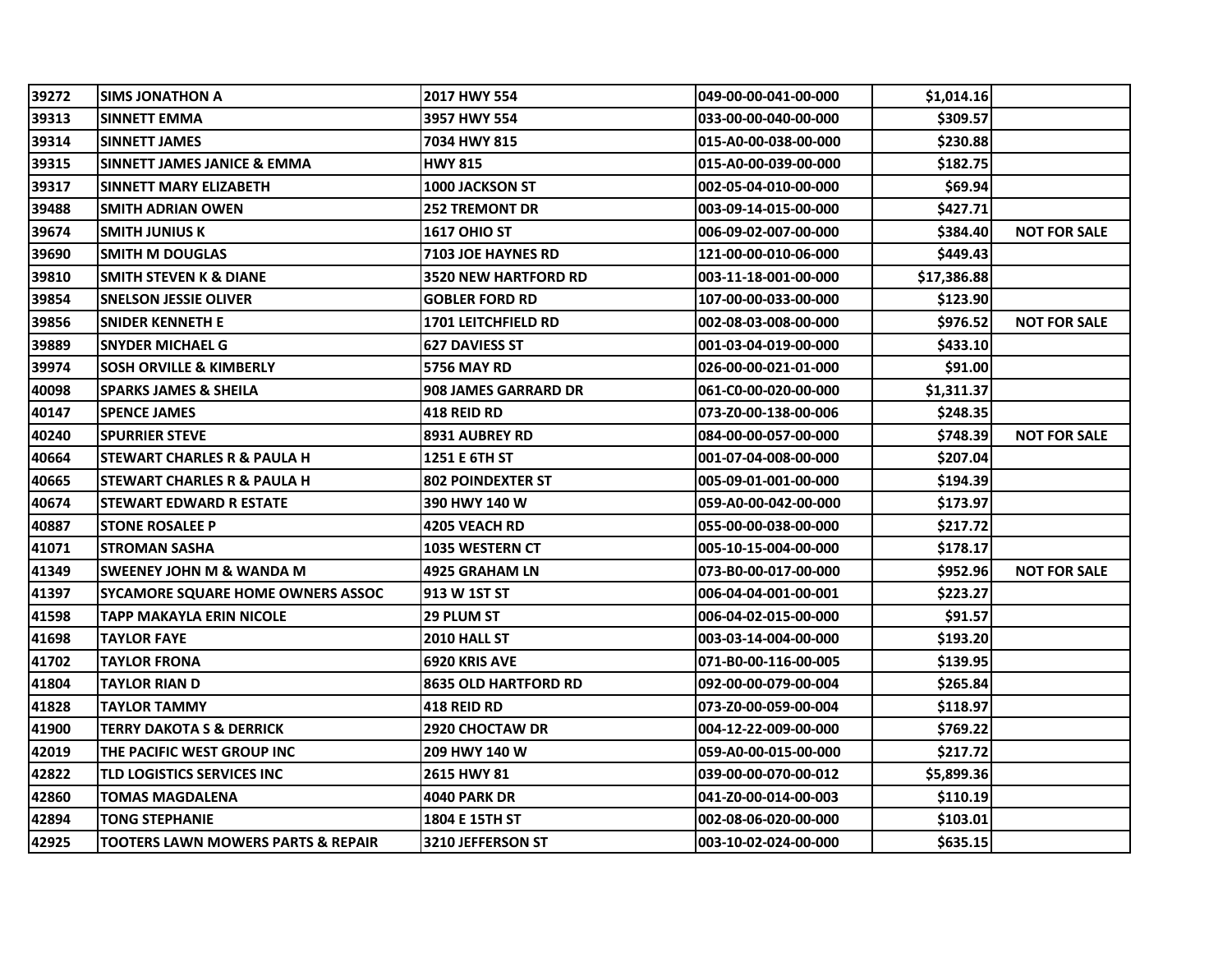| 42927 | TOP OF THE LINE INVESTMENTS COMPANY      | <b>1212 W 4TH ST</b>               | 006-03-09-010-00-000 | \$258.76   |                     |
|-------|------------------------------------------|------------------------------------|----------------------|------------|---------------------|
| 42937 |                                          |                                    |                      | \$117.21   |                     |
|       | TORREZ JESSICA                           | 6947 LEAH LN                       | 071-B0-00-177-00-004 |            |                     |
| 42944 | <b>TOTTEN PAMELA S</b>                   | <b>1308 INDEPENDENCE AVE</b>       | 005-08-01-010-00-000 | \$466.80   |                     |
| 42945 | TOTTEN PAMELA S & LOIS SPENCER           | <b>1119 HALL ST</b>                | 002-05-09-013-00-000 | \$228.06   |                     |
| 43416 | TURNER LAWRENCE & CHRISTA ESTES          | 1932 E 15TH ST                     | 002-08-04-001-00-000 | \$103.01   |                     |
| 43444 | TURNER VICKI L                           | <b>102 WARWICK DR W</b>            | 003-12-06-029-00-000 | \$419.28   |                     |
| 43513 | UNDERHILL EVERETT JR & GLENDORA          | <b>721 STONE ST</b>                | 001-08-06-019-00-000 | \$121.04   |                     |
| 43656 | <b>VANDERBILT MORTGAGE &amp; FINANCE</b> | 9900 HWY 815                       | 025-00-00-015-01-001 | \$965.20   |                     |
| 43967 | VOWELS HUBERT L SR & CHRISTINE           | <b>200 BEN FORD RD</b>             | 051-00-00-022-00-001 | \$342.79   |                     |
| 44278 | WALTON ANDREW C                          | <b>6420 OLD STATE RD</b>           | 102-00-00-066-00-004 | \$99.75    |                     |
| 44540 | WATERLINE ADVERTISING LLC                | <b>1201 HALL ST</b>                | 002-05-10-017-00-000 | \$1,997.07 |                     |
| 44586 | <b>WATHEN JOHN &amp; ANGELA</b>          | 8159 CRISP RD                      | 122-00-00-067-01-001 | \$580.55   |                     |
| 44637 | <b>WATKINS CHAD</b>                      | <b>938 MORELAND AVE</b>            | 005-06-02-004-00-000 | \$341.09   |                     |
| 44638 | <b>WATKINS CHAD</b>                      | <b>568 YELVINGTON GRANDVIEW RD</b> | 097-00-00-008-00-000 | \$4,077.33 |                     |
| 44649 | WATKINS KEITH                            | <b>625 POPLAR ST</b>               | 005-04-05-022-00-000 | \$139.66   |                     |
| 44652 | WATKINS LAURA E                          | 2523 W 8TH ST                      | 005-10-11-006-00-000 | \$324.89   | <b>NOT FOR SALE</b> |
| 44670 | <b>WATSON BRENDA JUNE &amp;</b>          | <b>2004 MCCULLOCH AVE</b>          | 062-B0-00-074-00-000 | \$182.75   |                     |
| 44944 | <b>WELCH JOSEPH</b>                      | 6923 KRIS AVE                      | 071-B0-00-079-00-001 | \$91.00    |                     |
| 45188 | WEST SIDE AUTO PARTS INC                 | <b>2225 LANCASTER AVE</b>          | 005-10-16-006-00-000 | \$90.98    |                     |
| 45189 | WEST SIDE AUTO PARTS INC                 | 2221 LANCASTER AVE                 | 005-10-16-005-00-000 | \$90.98    |                     |
| 45267 | <b>WESTERFIELD TERRY W</b>               | 941 DIXIANA DR                     | 003-11-12-009-00-000 | \$2,651.48 |                     |
| 45431 | <b>WHITAKER ELEANOR</b>                  | <b>2106 WESTVIEW DR</b>            | 004-12-06-009-00-000 | \$623.11   |                     |
| 45444 | <b>WHITAKER ROBERT M &amp; ELEANOR</b>   | <b>6577 MASONVILLE HABIT RD</b>    | 090-00-00-005-00-000 | \$704.91   |                     |
| 45795 | <b>WILHOITE JAMES R</b>                  | 2855 HWY 554                       | 041-00-00-098-01-000 | \$5,677.51 |                     |
| 46043 | WILLIAMS ROGER                           | <b>4750 WINDY HOLLOW RD</b>        | 033-00-00-074-07-000 | \$320.88   |                     |
| 46175 | WILSON ARIZONA                           | 6700 LESLIE LN                     | 071-A0-00-113-00-005 | \$162.67   |                     |
| 46232 | WILSON HOUSING LLC                       | 726 HALL ST                        | 001-07-12-007-00-000 | \$90.98    |                     |
| 46260 | <b>WILSON JUSTIN K</b>                   | <b>7089 LAMPLITE CIRCLE</b>        | 071-B0-00-143-00-003 | \$108.49   |                     |
| 46677 | WOOD EURIA & SHIRLEY                     | <b>505 MAPLE ST</b>                | 005-04-03-026-00-000 | \$66.91    |                     |
| 46712 | WOODARD JAMES M & TERESA B WOODARD       | 2321 W 9TH ST                      | 005-10-02-007-00-000 | \$90.98    |                     |
| 46866 | <b>WOOTON CHARLES E SR &amp;</b>         | <b>1046 LAKESIDE GREEN</b>         | 097-A0-00-112-00-000 | \$182.75   |                     |
| 46909 | <b>WORTHINGTON DUSTIE L &amp;</b>        | 7580 HWY 405                       | 085-00-00-067-00-000 | \$392.55   | <b>NOT FOR SALE</b> |
| 46970 | <b>WRIGHT DOROTHY</b>                    | 921 MCGILL ST                      | 005-09-03-024-00-000 | \$72.93    |                     |
| 46987 | WRIGHT HELEN M RESIDENCE TRUST           | <b>2324 ELM ST</b>                 | 004-04-06-004-00-000 | \$631.55   |                     |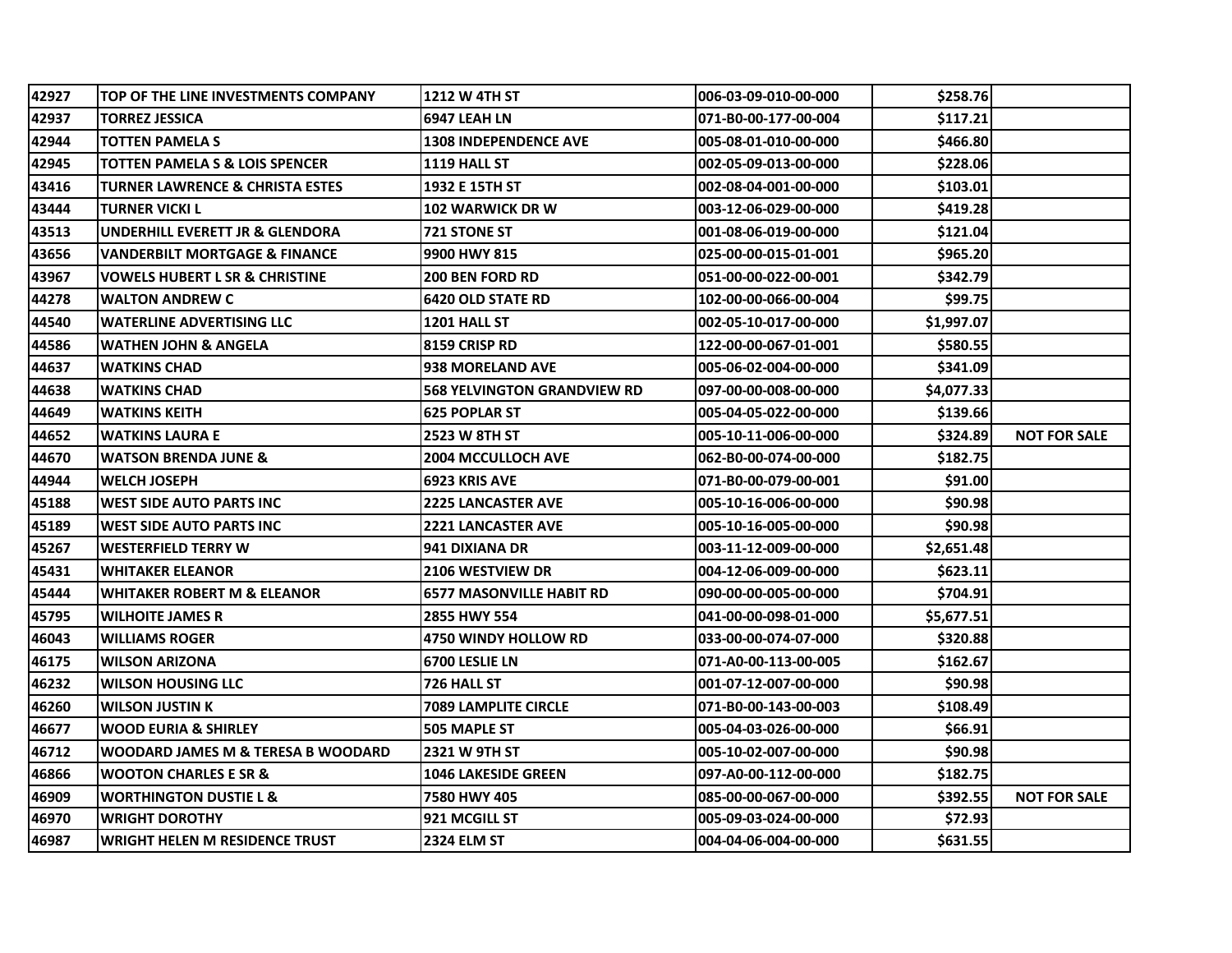| 47336                                             | YOUNG JAMES E & BURMA G                   | <b>1122 HALIFAX DR</b>                                        | 004-17-10-004-00-000 | \$1,034.41        |  |  |  |  |  |
|---------------------------------------------------|-------------------------------------------|---------------------------------------------------------------|----------------------|-------------------|--|--|--|--|--|
| 47449                                             | <b>ZIEHR ALLYSON</b>                      | <b>4040 PARK DR</b>                                           | 041-Z0-00-009-00-004 | \$94.50           |  |  |  |  |  |
| 47476                                             | ZIRKLE SIDNEY A                           | 4105 HWY 764                                                  | 093-A0-00-031-00-000 | \$685.45          |  |  |  |  |  |
|                                                   |                                           |                                                               |                      |                   |  |  |  |  |  |
| <b>DAVIESS COUNTY DELINQUENT</b>                  |                                           |                                                               |                      |                   |  |  |  |  |  |
| <b>2019 OIL PROPERTY &amp; UNMINED COAL BILLS</b> |                                           |                                                               |                      |                   |  |  |  |  |  |
| <b>BILL#</b>                                      | <b>TAXPAYER NAME</b>                      | <b>MAP ID</b>                                                 | <b>AMOUNT DUE</b>    |                   |  |  |  |  |  |
| 201903                                            | <b>ALSMAN MICHAEL</b>                     | <b>OIL PROPERTY</b>                                           | \$56.97              |                   |  |  |  |  |  |
| 201908                                            | <b>ANDERSON JAY</b>                       | <b>OIL PROPERTY</b>                                           | \$406.27             |                   |  |  |  |  |  |
| 201920                                            | <b>BRATTON DALLAS E</b>                   | <b>OIL PROPERTY</b>                                           | \$72.44              |                   |  |  |  |  |  |
| 2019102                                           | <b>KEELIN JUDITH A</b>                    | <b>OIL PROPERTY</b>                                           | \$59.66              |                   |  |  |  |  |  |
| 2019111                                           | <b>LAST DITCH PETROLEUM LLC</b>           | <b>OIL PROPERTY</b>                                           | \$220.42             |                   |  |  |  |  |  |
| 2019135                                           | <b>MORBURGER ARTHUR</b>                   | <b>OIL PROPERTY</b>                                           | \$1,369.22           |                   |  |  |  |  |  |
| 2019150                                           | <b>PADGETT ELLEN G</b>                    | <b>OIL PROPERTY</b>                                           | \$57.46              |                   |  |  |  |  |  |
| 2019183                                           | <b>SIKES LISA MICHELLE</b>                | OIL PROPERTY                                                  | \$102.06             |                   |  |  |  |  |  |
| 2019216                                           | <b>WEBER CHARLES E</b>                    | OIL PROPERTY                                                  | \$63.95              |                   |  |  |  |  |  |
| 201983                                            | <b>GREEN COAL CO INC</b>                  | <b>UNMINED COAL</b>                                           | \$67.44              |                   |  |  |  |  |  |
| 201986                                            | <b>UNKNOWN</b>                            | <b>UNMINED COAL</b>                                           | \$62.67              |                   |  |  |  |  |  |
| 201987                                            | WARREN MARTIN                             | <b>UNMINED COAL</b>                                           | \$91.35              |                   |  |  |  |  |  |
|                                                   |                                           |                                                               |                      |                   |  |  |  |  |  |
|                                                   |                                           |                                                               |                      |                   |  |  |  |  |  |
|                                                   |                                           | <b>DAVIESS COUNTY DELINQUENT</b>                              |                      |                   |  |  |  |  |  |
|                                                   |                                           | <b>2020 TANGIBLE TAX BILLS - THESE BILLS ARE NOT FOR SALE</b> |                      |                   |  |  |  |  |  |
| <b>BILL#</b>                                      | <b>TAXPAYER NAME</b>                      | <b>PROPERTY ADDRESS</b>                                       | <b>MAP ID</b>        | <b>AMOUNT DUE</b> |  |  |  |  |  |
|                                                   | <b>205 ABBOTT RAPID DX NORTH AMERICA</b>  | <b>FRINGE</b>                                                 | 4401715              | \$840.39          |  |  |  |  |  |
|                                                   | <b>206 ABBOTT RAPID DX NORTH AMERICA</b>  | <b>CITY</b>                                                   | 4000700              | \$396.14          |  |  |  |  |  |
|                                                   | 887 ANAGAYLES BOUTIQUE LLC                | 3522 PLACID PL                                                | 4012925              | \$60.55           |  |  |  |  |  |
|                                                   | <b>10040 CUSTOM CAR STEREO INC</b>        | 201 SALEM DR                                                  | 4464200              | \$914.25          |  |  |  |  |  |
|                                                   | 11458 DR KEITH LEE INTEGRATIVE MENTA      | 1727 SWEENEY ST                                               | 4083200              | \$82.62           |  |  |  |  |  |
|                                                   | <b>12961 EVERGREEN HOLDINGS GROUP LLC</b> | <b>MULTIPLE LOCATIONS</b>                                     | 4097600              | \$78.90           |  |  |  |  |  |
|                                                   | 17162 HALLOWEEN HAVOC INC                 | <b>2453 WINNING COLORS WAY</b>                                | 4505950              | \$963.93          |  |  |  |  |  |
|                                                   | 17497 HANNAH BELLS CAFE                   | <b>1324 CARTER RD</b>                                         | 4506000              | \$91.16           |  |  |  |  |  |
|                                                   | 20025 HOPEWELL LE E & SHEILA A II         | 3838 BOWLDS CT                                                | 4511400              | \$107.81          |  |  |  |  |  |